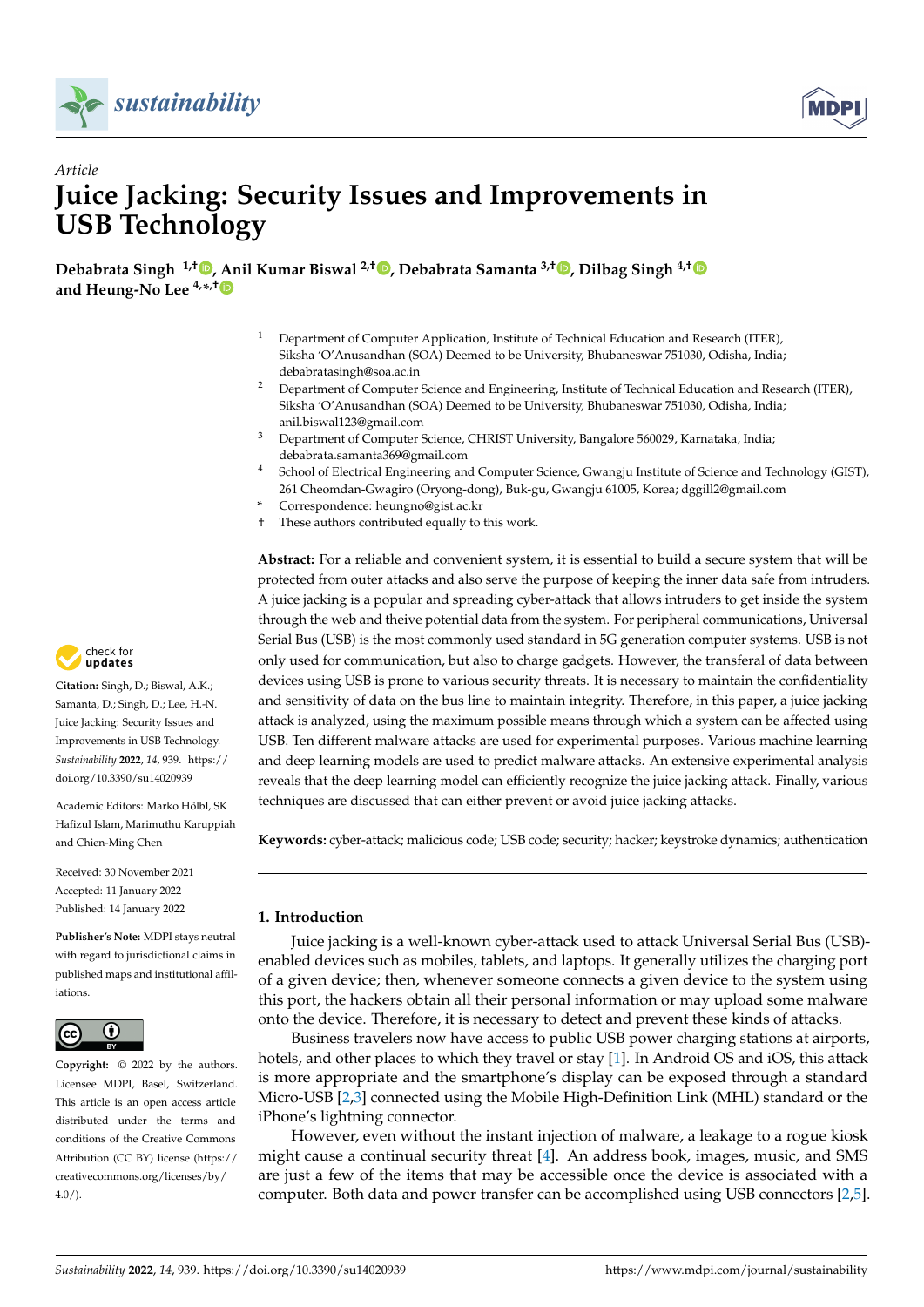A decade ago, security researchers worked out how to exploit USB connections, which a user might think are solely used to transfer power, to hide and transport secret data payloads, as cellphones grew more prevalent [\[6,](#page-14-5)[7\]](#page-14-6).

Markus, President of Aries security, and his fellow researchers Joseph Mlodzianowski and Robert Rowley, built the charging kiosk. They made charging stations more attractive with a variety of charging cables. When no device is connected, the charging station displays a blue image with the words "Free cell phone charging kiosk" and whenever any device is connected a red warning sign shows and a message: "Be careful and should not trust public kiosks" [\[8,](#page-14-7)[9\]](#page-14-8). The wall of sheep is an event held at Defcon, which has allowed public access to juice jacking kiosks every year since 2011. This can raise awareness among the public  $[8,10]$  $[8,10]$ . In addition, juice jacking can be used by hackers to inject malicious code onto the devices and obtain information on those devices.

Regarding device connectivity, the Internet of Things (IoT) has offered the world a higher level of accessibility, integrity, availability, scalability, secrecy, and interoperability. IoTs, on the other hand, are vulnerable to security threats due to a mixture of various attack surfaces and their newness, resulting in a lack of security standardization and criteria. Attackers can use a wide range of cyberattacks on IoTs, depending on which aspect of the system they are targeting and what they expect to achieve from the attack [\[11\]](#page-14-10). As a result, a significant amount of research has been dedicated to building secure IoT devices. Recently, Artificial Intelligence (AI)-enabled approaches have been extensively utilized to implement secure IoT devices and networks. Typically, AI models identify anomalous activity, which helps to predict a given attack. In IoTs, cyber-attackers always have an advantage because they only need to uncover one vulnerability, whereas cybersecurity specialists must secure several targets [\[12\]](#page-14-11). Recently, various supervised learning models, such as decision trees, linear regression, machine learning, support vector machines, and neural networks, have been employed in IoT cybersecurity applications to predict threats.

#### *1.1. Types of Juice Jacking*

- Data theft: In data theft, cybercriminals steal all information from the device, i.e., devices connected to charging stations through USB ports. As a result, hackers drop an additional payload to steal the information from the connected device [\[13\]](#page-14-12).
- Malware installation: Malware is loaded on the linked device and remains there until it is recognized and uninstalled by the user. Cybercriminals use malware such as adware, ransomware, and Trojans [\[14,](#page-14-13)[15\]](#page-14-14).
- Countermeasures: The best approach to avoid juice jacking attacks is to stay away from portable wall chargers and public charging stations [\[16\]](#page-14-15). You should keep an external battery or power bank. Random AC outlets have fewer risks than public USB stations. If there is no solution other than using a public charging station, then adapters are available in the device to block data transfer during charging.

Numerous methods are used to prevent juice jacking. These include ensuring devices are charged, avoiding the use of USB chargers, turning off gadgets while not in use, and purchasing charging-only cables. Phone security features and data blocks can also be used.Certain means and softwares can inform you if your phone is hacked, including battery drainage, poor performance, high data usage, and mysterious pop-ups. USB hardware can be divided into three types: programmable microcontrollers, USB peripherals (maliciously reprogrammed peripherals and non-reprogrammed peripherals), and electrical.

#### *1.2. Features of Juice Jacking Attacks/Malware*

The major features of juice jacking attacks/malware attacks are discussed as follows:

- Easy to implement but quite adequate.
- No need to install any more factors on phones, as the attacker does not require the installation of any additional software.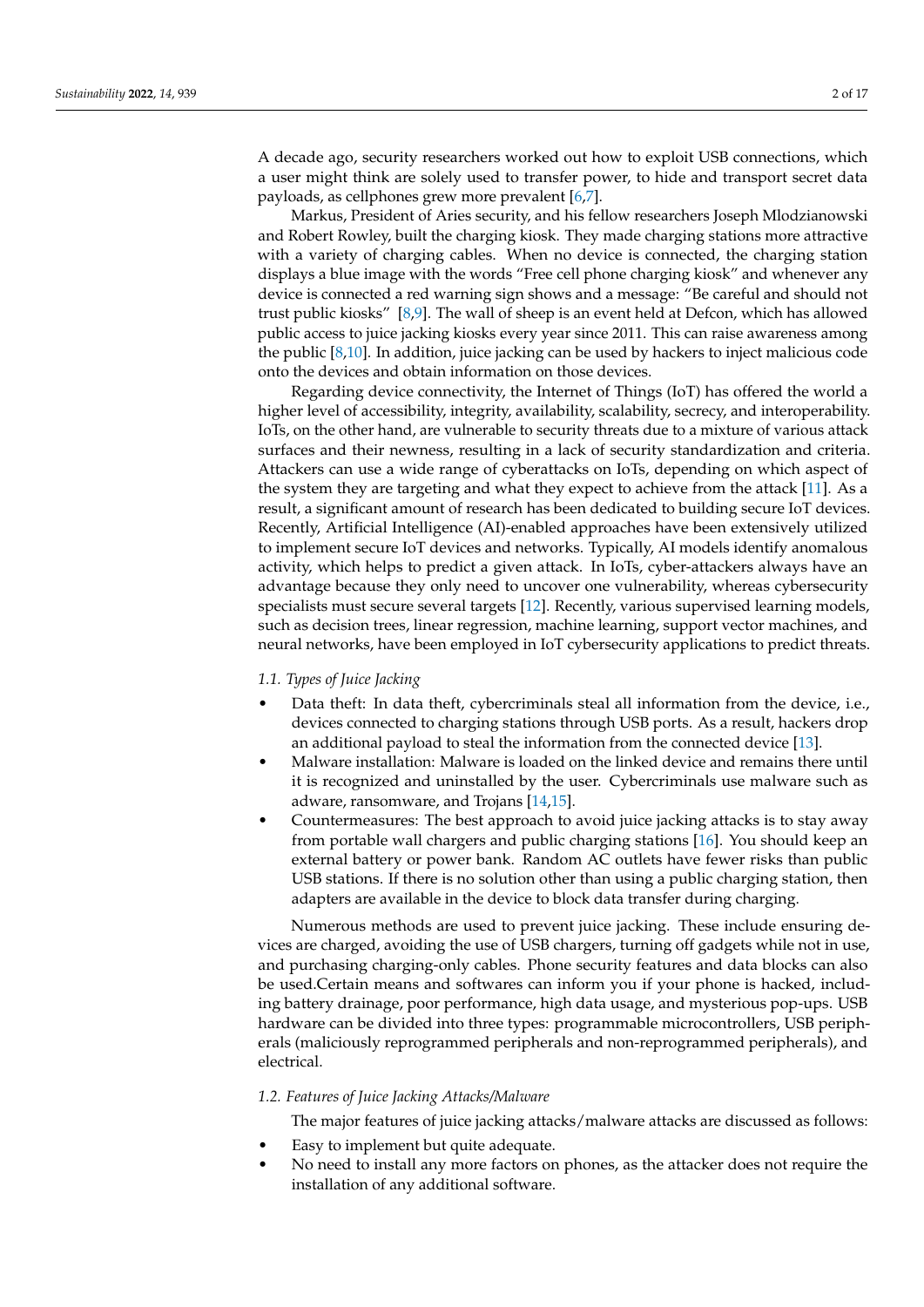- Does not need to ask for permission, as the attacker does not need to ask for permission from the user or install any apps on the phone.
- Less user conjecture: the user is less aware of charging attacks than malware attacks.
- Multi-platform: the attack is possible in androids as well as iPhones.

#### *1.3. Motivation*

As juice jacking is a software-based threat, it requires an acknowledgment that the software is fixed on the device and applicable on a limited platform, that is, Android OS and iOS. Therefore, it is better to avoid hardware-based vulnerabilities such as charging attacks by not installing too much software/security on a device. When a device is in charging mode, a juice jacking attack can automatically record the device's screen and manually extract specific information [\[17](#page-14-16)[,18\]](#page-14-17). Since devices such as mobiles, tablets, and notebooks contain confidential and sensitive data; therefore, it is necessary to secure these electronic devices against various attacks such as juice jacking. The main objective of this paper is to analyze juice jacking attacks by considering the maximum possible ways through which a system can be affected using USB. In addition, various techniques will be discussed, which can either be used to prevent or avoid the juice jacking attack.

# *1.4. Contributions*

Juice jacking is a widespread cyber-attack that allows attackers to hack the given system using USB to steal the system's data. Thus, USB is no longer a simple mechanism, used to transfer data or charge the devices due to security concerns. The main contributions of this paper are as follows:

- 1. Juice jacking attack is analyzed with the maximum possible ways through which a system can be affected using USB.
- 2. Ten different malware attacks are used for experimental purposes.
- 3. Various machine learning and deep learning models are used to predict the malware attacks.
- 4. Finally, various techniques are also discussed, which can either prevent or avoid juice jacking attacks.

The remaining paper can be organized as follows. Section [2](#page-2-0) presents the related work on the juice jacking attack. Section [3](#page-3-0) categorizes various USB attacks along with various security challenges. The working principle of the juice jacking attack is discussed in Section [4.](#page-4-0) Performance analyses are presented in Section [5.](#page-8-0) Various techniques that can be used to prevent juice jacking attacks are discussed in Section [6.](#page-11-0) Section [7](#page-13-0) concludes the paper, along with the future scope.

#### <span id="page-2-0"></span>**2. Related Work**

Noyes et al. [\[19\]](#page-14-18) described USB as a peripheral communication in the IT industry. Due to hot plugging and hot swapping, USB is a dominant choice. The ubiquitous USB is a type of USB device, which has good security, but at present, there is a huge gap in USB security, leading to data being hacked. The aim was to analyze susceptibility of the USB code so that it can capture the input on the bus line and provide a care mechanism that will save the USB from active as well as passive attacks. Additional security was available, that can encrypt and verify the USB input. Nissim et al. [\[20\]](#page-14-19) discussed how attackers are increasing day by day, and how attackers take advantage of users using USB peripheral devices with an embedded malicious payload. Various attacks on persons and organizations have occurred recently, and a new classification has been developed, with the objective of identifying the associations and vulnerable USB peripherals. He [\[21\]](#page-14-20) argued for an interaction between the computer USB port and portable accessory and proposed a solution based on the analysis results and circuit test.

According to the USB 2.0 power delivery standard, the maximum supply current is 0.5 A at 5 V. USB 3.0 has the maximum amount stream: 0.9 A at 5 V. However, some portable devices can be 2.5 A or more, depending on the design. Anderson et al. [\[22\]](#page-14-21)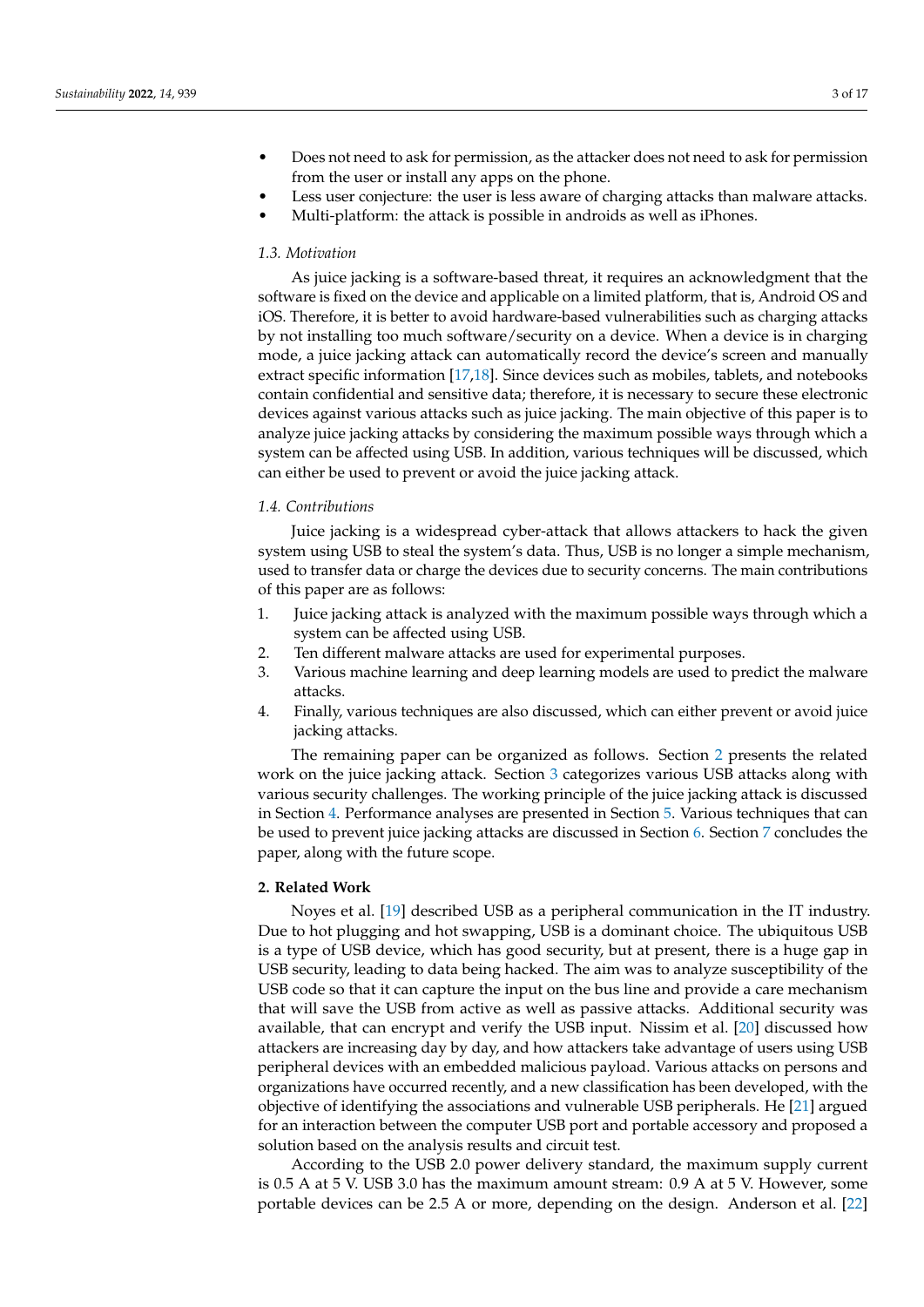described the advantages of USB flash drives and the favorable approach of relief, and also examines the distinct category of malware and reproduction vectors. Once a proper understanding of the logic has been developed, users can protect their data. Meng Weizhi et al. [\[23\]](#page-14-22) described Smartphone malware as a popular issue. As public charging is a big concern, users will have a good understanding of their privacy, it has been shown that the normal micro-USB connector, MHL standard, or an iPhone's lighting connection can be used to expose Android OS and iOS displays. Mei-Hong et al. [\[24\]](#page-14-23) showed the various USB key-based means of software security including honesty evidence, approach authority, and closed cache. Honesty evidence was used to assure flexibility in a USB key and mutual verification was achieved among software and the USB key to check the effectiveness, change password technology and avoid a fake attack. Encrypted content was used to hide information and MAC to assure that the connection content was destroyed.

Lau et al. [\[25\]](#page-14-24) designed a MACTANS technique for Apple iOS devices to investigate the level of security threats. How an iOS device can be compromised within one minute of being plugged into a rogue charger was demonstrated. Apple's existing security features for the prevention of unauthorized software installation were also discussed. Thereafter, how USB abilities can be used to circumvent iOS defenses was also exhibited, as well as how an attacker can hide their malware by using built-in features of Apple devices. Spolaor et al. [\[26\]](#page-14-25) presented a no-free-charge theorem. However, while phone recharging is free, there is no guarantee that public charging stations are not intentionally controlled by an adversary. It was shown that the adversary could use a maliciously controlled charging station to exfiltrate data from electronic devices using USB charging cables. A simple application was used, which does not require any permission before data are sent out of the device.

Related work show that the majority of researchers have not utilized deep learning techniques for malware classification. Recently, deep learning techniques [\[27](#page-15-0)[–29\]](#page-15-1) have received attention from many researchers due to their wide range of applications. Unlike the machine learning techniques, deep learning models do not require hand-crafted features [\[30,](#page-15-2) [31\]](#page-15-3). In addition, deep learning models are the least affected by the over-fitting problem [\[27,](#page-15-0) [32\]](#page-15-4).

## <span id="page-3-0"></span>**3. USB Attacks**

This section discusses various categories of USB attacks and various security challenges in USB technology.

#### *3.1. Categories of USB Attacks*

There are many types of USB attacks, but some commonly used attacks are programmable microcontrollers, a bad USB, and a rubber ducky. The programmable microcontrollers form a well-known USB attack. Human interface devices (HID) such as keyboards and mice are used by USB microprocessors to execute keystroke commands on a target gadget. A bad USB can inexpensively cause a worrying attack. This attack exploits a flaw in the USB firmware. It reprograms the USB device so that it functions as a human interface. When a victim's computer is connected to a USB device, it can be used to execute commands or launch a malicious program. Rubber Ducky injects keystrokes at a rapid speed, violating the inherent trust computers have in humans by posing as a keyboard. It also saves a lot of effort by targeting susceptible systems or programming processes. Payloads can be written using a basic scripting language and online payload generators are also available [\[33\]](#page-15-5).

## *3.2. Security Challenges in USB Technology*

Retaining the confidentiality, sensitivity, and isolation of a bus line, how do these USB devices maintain their integrity? How does a USB line or traffic send data to a particular malicious node or an organization? To overcome the above problems, a software overlay can be used for encryption on used devices. For secure communication, these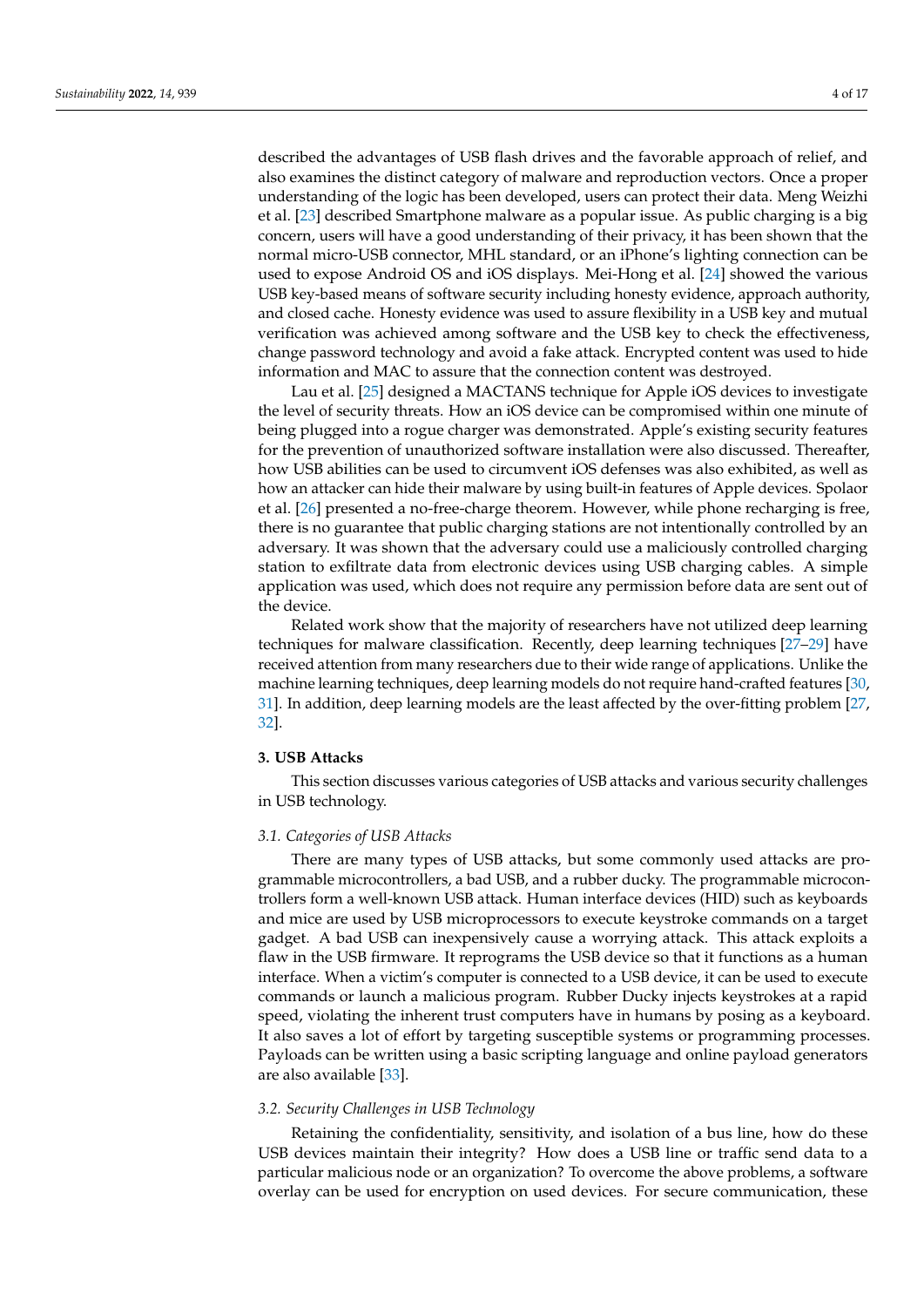three techniques mainly focus on the validity of the information, data confidentiality, and preventing other devices and different attacks [\[34\]](#page-15-6).

As the data and information transmitted through the plain text and encryption techniques are applied to secure the bus line [\[35](#page-15-7)[–37\]](#page-15-8), both the USB device and the host controller built a secure channel to improve the USB line using the concept of encryption. A secure socket layer (SSL) can be used for secure communication through the Internet. Through an encrypted channel on a bus line, both the host and the device can initiate a key exchange. As long as both devices use the same cipher, they can exchange data. Private as well as public keys are chosen to decrypt the data, encryption setup, and key exchange concepts, which are depicted in Figure [1.](#page-4-1)

To ensure that data integrity is maintained, the USB needs to be improved. For secure communication, some type of verification and authentication is required to prevent data from being exploited or tampered with in any way [\[38\]](#page-15-9). Digital signatures and publickey cryptography can be used to validate and optimize firmware queries. As seen in this document, sections are numbered using uppercase Arabic numerals, followed by uppercase Arabic numerals that are separated by periods [\[39,](#page-15-10)[40\]](#page-15-11). It is not necessary to indent the first paragraphs after the section title. It is only in the first paragraph that a drop cap is used.

<span id="page-4-1"></span>

**Figure 1.** Establish Encryption on USB.

*3.3. Designed Juice Filming Attacks Major Features*

- Simple but quite productive.
- User unawareness.
- Does not need to install any apps on the device side.
- Does not need to ask for any acceptance.
- Cannot be exposed by any current anti-malware software.
- Can be extensible and efficient in both Android OS and iOS.

## <span id="page-4-0"></span>**4. Working Principle of Juice Jacking Attack**

Juice jacking works via pairing. For example, if someone connects an iPad and iPhones to a laptop and there is a trusted relationship between them, tools such as XCodes and iTunes can be used to access host details such as music, SMS, photos, videos, and notes. A laptop can even initiate a computer backup of the phone's database; this is exactly how juice jacking works. However, the same USB cable can transfer power as well as data [\[41,](#page-15-12)[42\]](#page-15-13). A USB cable provides four pathways: two power conductors and two twisted signal conductors [\[43,](#page-15-14)[44\]](#page-15-15). A formal USB connection has five pins: one is used to charge the receiving end, while two of the others are used by default for data transfer unless any changes are made to the setting, and the data transmission is infirm by default.

The network is only noticeable at the end that provides the power, which, in the case of juice jacking, is not the appliance owner. This means that as users attach a USB port to a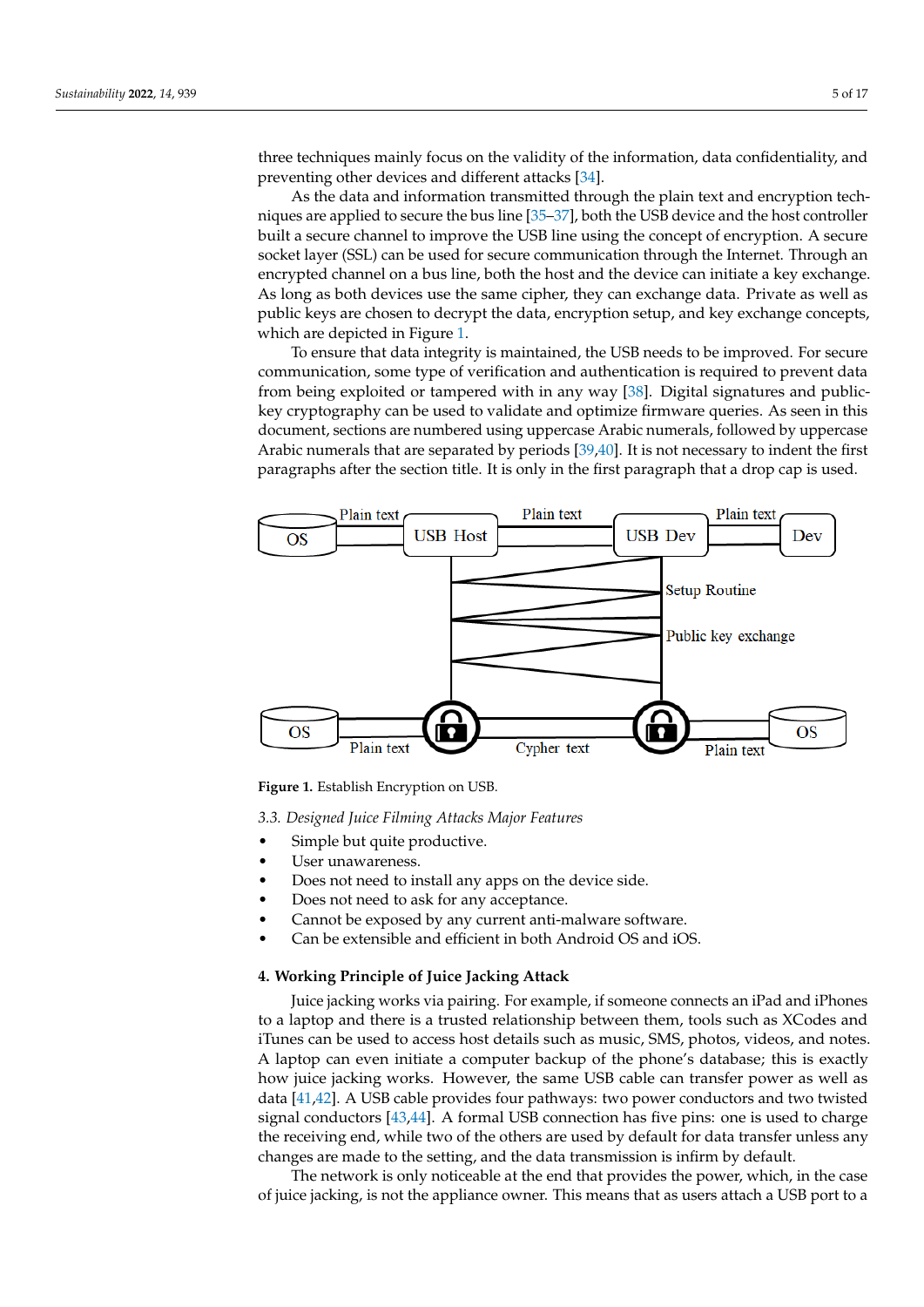charger, they open their pathway to move data, which leads to juice jacking. As a result, there is the threat of actors stealing data or installing malware on the device [\[45](#page-15-16)[,46\]](#page-15-17). The twisted-pair D+ and D- conductor has a USB device with full-speed bandwidth devices and data are transferred through D+ and D-, reducing noise and cross-talk, while VBus and Gnd connectors provide power to the USB device [\[47\]](#page-15-18). DCP can be found on a USB power adaptor, running attached devices and the battery, whereas CDP is used for charging ports on the host. On the other hand, there are many intimate file icons, such as Microsoft windows icons for videos and pictures, which are used to trap innocent victims into thinking that they are executed file and harmless images and videos, leading them to manually execute the malware files, so that their devices are affected.

Mike Grover, a security researcher, was recently alerted to the same dangers. He built a USB-to-lighting cable that looked like an ordinary cable and had a Wi-Fi chip fitted within, as depicted in Figure [2.](#page-5-0) This work looks like any other Human Interface Device (HID). Table [1](#page-5-1) show a USB colour cables with their descriptions.

**Pins Name Cable Color Description** 1. VBUS Red +5v 2. D- D- Blue Input− 3. D+ Green Input+ 4. ID N/A Host connected to the signal 5. GND GND Yellow Ground or not connected.

<span id="page-5-1"></span>

<span id="page-5-0"></span>

**Figure 2.** USB pin out wiring

A malicious USB cable or charger can be connected to the cell phone's Wi-Fi or hotspot to execute commands, as shown in Figure [3.](#page-6-0) There is also an offensive-MG (OMG) cable that can inject malicious data on any device using a smartphone. When buying fake USB cables, users should be cautious because OMG cables can initiate de-authentication assaults on 802.11 and hack a victim's password. Additionally, the operating system should be updated [\[22\]](#page-14-21).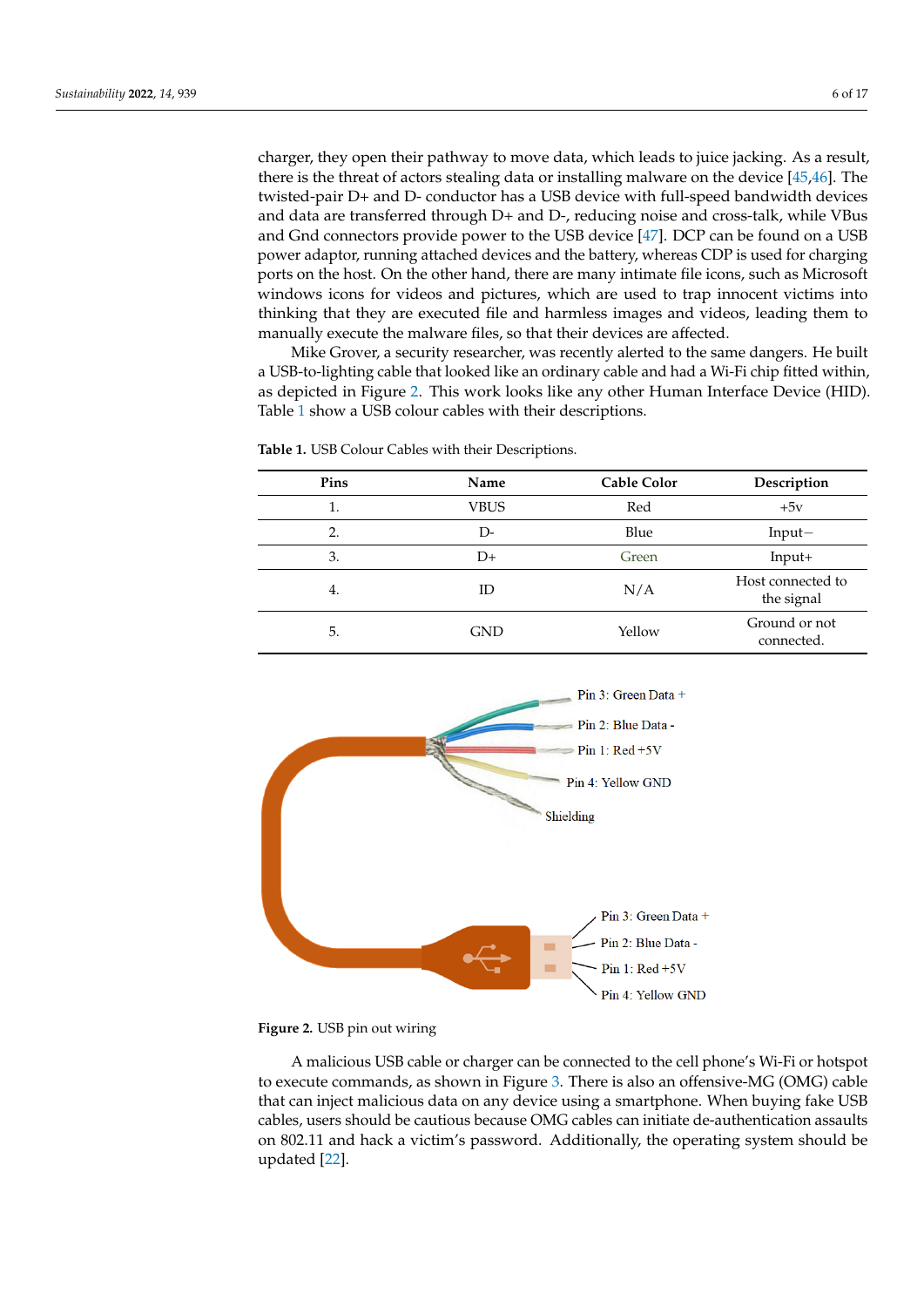<span id="page-6-0"></span>

**Figure 3.** High-level Juice Jacking Charging Attack.

#### *4.1. Working Principle of Juice Filming Charger*

The architecture of the juice filming charging (JFC) attack is based on the consideration that no acceptance would be asked for when we plug android or iPhones into a projector; then, the projector can automatically display the phone screen and does not show any bulletin for a plug-in device. VGA/USB allows the attacker to capture user inputs such as password, PIN code, or email address. Displays can be exposed via a regular micro-USB connector that supports the mobile high-definition link (MHL) standard and, for iPhones, a lighting connector is used instead of the micro-USB connector. Figure [4:](#page-6-1) When a user connects their phone to a JFC charger, the phone's screen can be used to collect the video into several video files at the back-end while this procedure extracts private information from the user. A red, green, blue (RGB) VGA frame-grabber is responsible for the conversion of a video signal from VGA to USB.

<span id="page-6-1"></span>

**Figure 4.** Real setup of Juice Jacking filming charging attack Using VGA2USB.

To evaluate the existence of a juice jacking attack, a deep learning-based model was designed. For detection, Euclidean distance is calculated for the comparison between current usage change and the pre-computed array as follows:

$$
[D(P1, P2)]^2 = \sum_{0}^{N} (P1_i - P2_i)^2
$$
 (1)

Here, *D* shows distance. *P*1*<sup>i</sup>* and *P*2*<sup>i</sup>* define values of the *i*th attribute of points *P*1 and *P*2, respectively.

Classification accuracy (CA) and hit rate (HR) of normal charger and juice jacking charger can be calculated as:

$$
CA = \frac{(TP + TN)}{(TP + TN + FN + FP)}
$$
 (2)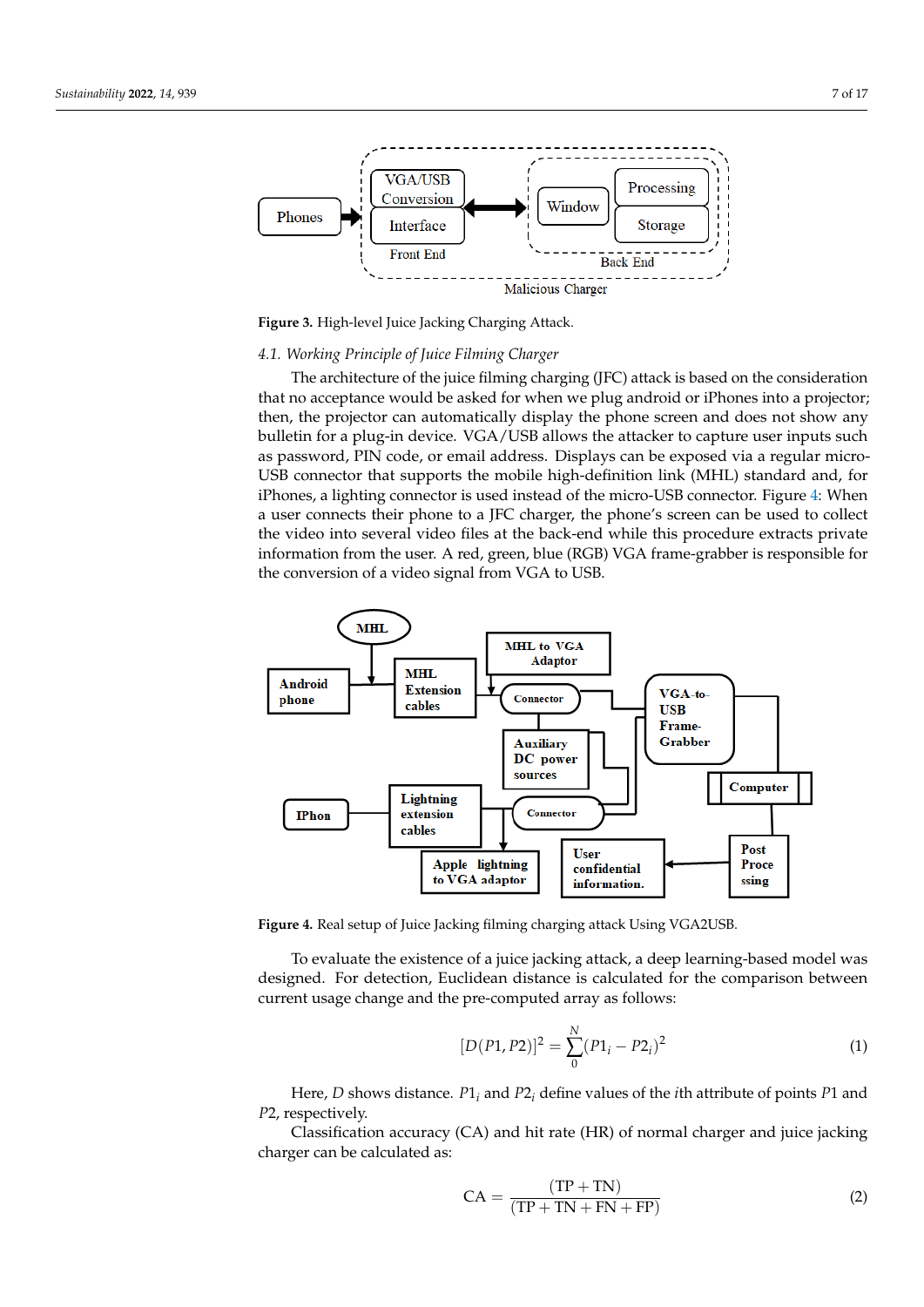$$
HR = \frac{(TP)}{(TP + FP)}
$$
\n(3)

Here, TP and TN show true positive instances and true negative instances, respectively. FN and FP define false-negative instances and false-positive instances, respectively.

After every 0.05 s, the software received a block of audio, and root means squared error (*RMSE*) was calculated as:

$$
RMSE = \sqrt{\frac{\sum_{x=0}^{y} F_x}{y}}
$$
(4)

where *y* denotes the number of audio frequencies captured during 0.05 s.  $F_x$  denotes the *x*th frequency recorded. This block can be identified as a peak and the time of the peak measurement is retained if the resulting *RMSE* is higher than a predetermined threshold. *RMSE* is used to find the percentage of malware.

The measurement of voltage and current can be used to determine the power consumption of USB devices. USB power lines have a constant voltage of 5 volts. The fluctuates proportionately to the power usage, so measuring only the current (*Ic*) is adequate. The analog-to-digital converter (ADC) is then used to measure any voltage drop (*V<sup>d</sup>* ) after the resistor (*Rg*), and power consumption (*Pc*) that can be computed using Ohm's law, as follows:

$$
P_c = V_d \times I_c \tag{5}
$$

$$
I_c = \frac{V_d}{R_g} \tag{6}
$$

<span id="page-7-0"></span>
$$
P_c = \frac{5 \times V_d}{R_g} \tag{7}
$$

A linear relationship exists between power consumption and voltage drop, as shown by Equation [\(7\)](#page-7-0). The constants are the resistor's resistance and the five-volt USB VBUS voltage. This begins when the researcher connects the keyboard to the computer and launches the analyzing computer's microphone delay detection module. To do this, he or she positions the keyboard at a predetermined distance from the microphone. To complete one session, the researcher presses a key 35 times. A session's total delay can be computed as follows:

$$
SD = \frac{\sum_{x=1}^{k_p} (MP_x - OP_x)}{k_p} \tag{8}
$$

where  $k_p$  shows key-pressing frequency. The microphone  $(MP_x)$  detects the peak event of a keystroke press in milliseconds. The operating system (*OPx*) detects the keystroke press in milliseconds.

#### *4.2. Common Attacker Scenarios*

**A. Public Charging Stations:** Many public areas, including airports and subways, already provide charging stations for users. An attacker can exploit this vulnerability by using a public charger that simply provides an interface for users to charge their phones. It is difficult to determine whether the charger is secure or not because only an interface is offered.

**B. Semi-Public Charging Stations:** In general, this refers to a hotel or a place in which individuals cannot fully monitor or audit the room, or prepare an attacker in advance and then become the living client victims of an attack.

**C. Borrowed Charger:** As the name suggests, this refers to a hotel or other place where individuals are unable to monitor and audit the room, prepare the attacker in advance or become the living customer victims.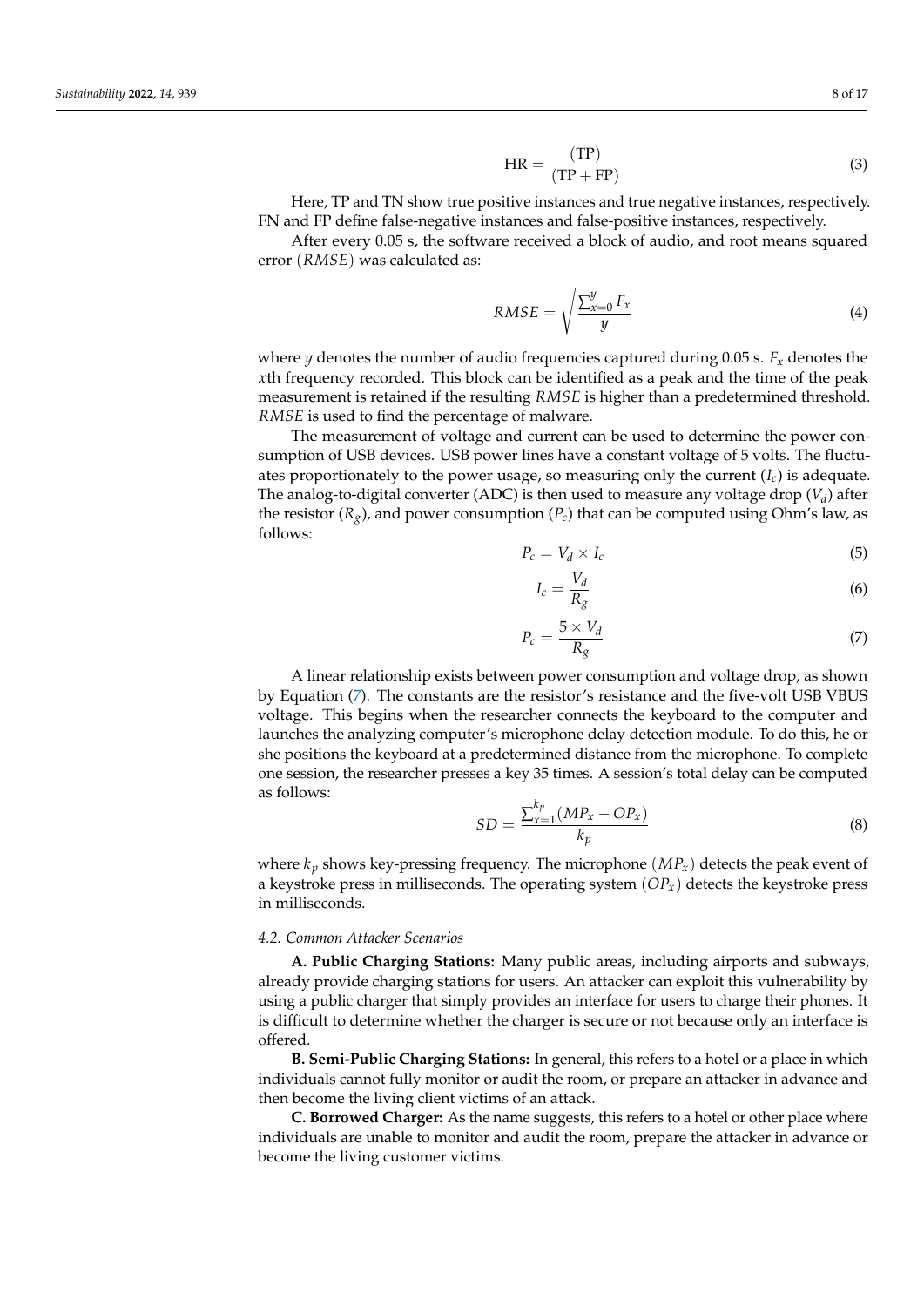## <span id="page-8-0"></span>**5. Performance Analyses**

In android OS and iOS, we observed the unlock pattern and can also capture user accounts as well as password input, and attacks can be recorded using the source code. Algorithm [1](#page-8-1) shows the source code used. The proposed system generates alerts for users whenever new devices are inserted into the system.

<span id="page-8-1"></span>

| Algorithm 1: Pseudocode for recording the data patterns.         |
|------------------------------------------------------------------|
| Data: Device                                                     |
| Result: Obtained data patterns                                   |
| initialization;                                                  |
| #! $\binom{th}{k}$                                               |
| while the device is connected with charger do                    |
| $m$ kdir $-p$ output;                                            |
| mkdir-pimages;                                                   |
| $now = (date +\% s) # filename ;$                                |
| /dev./video0 output/ now.mkv #record for 15 sec ;                |
| mkdir -p images/now #make new directory for this videos frames ; |
| sleep;                                                           |
| end                                                              |

Table [2](#page-8-2) shows the status of the number and percentage of malware. Several malwares and different malware behaviors for smart devices are depicted in Figure [5.](#page-9-0) Each category consists of various types of malwares/attacks. The mentioned malware percentage (%) depicts the influence of the specific type.

| <b>Number of Malware</b> | <b>Behaviour/Type of Malware</b>                    | Percentage (%) of Malware |
|--------------------------|-----------------------------------------------------|---------------------------|
| 1                        | Viruses, Worms, Spyware and<br>other malicious code | 66                        |
| 2                        | Spam                                                | 61                        |
| 3                        | Phishing attacks                                    | 36                        |
| 4                        | Network hacking                                     | 24                        |
| 5                        | Thefts of mobile devices                            | 21                        |
| 6                        | DoS, DDoS attacks                                   | 19                        |
| 7                        | Thefts of larger hardware                           | 17                        |
| 8                        | Corporate espionage                                 | 13                        |
| 9                        | Targeted attacks                                    | 9                         |
| 10                       | None                                                | 7                         |

<span id="page-8-2"></span>**Table 2.** Status of number and percentage of malware.

The used data for ten types of malware were computed from 1250 participants. The overall analyses were performed on 1250 participants. Initially, we collected various stateless features and set the target class as Malware type. Thereafter, various machine learning and deep learning models were used to build the juice jacking classification model. A tottal of 70% of the dataset was used to train the models. The remaining 10% and 20% fractions were used for validation and testing of the trained models, respectively.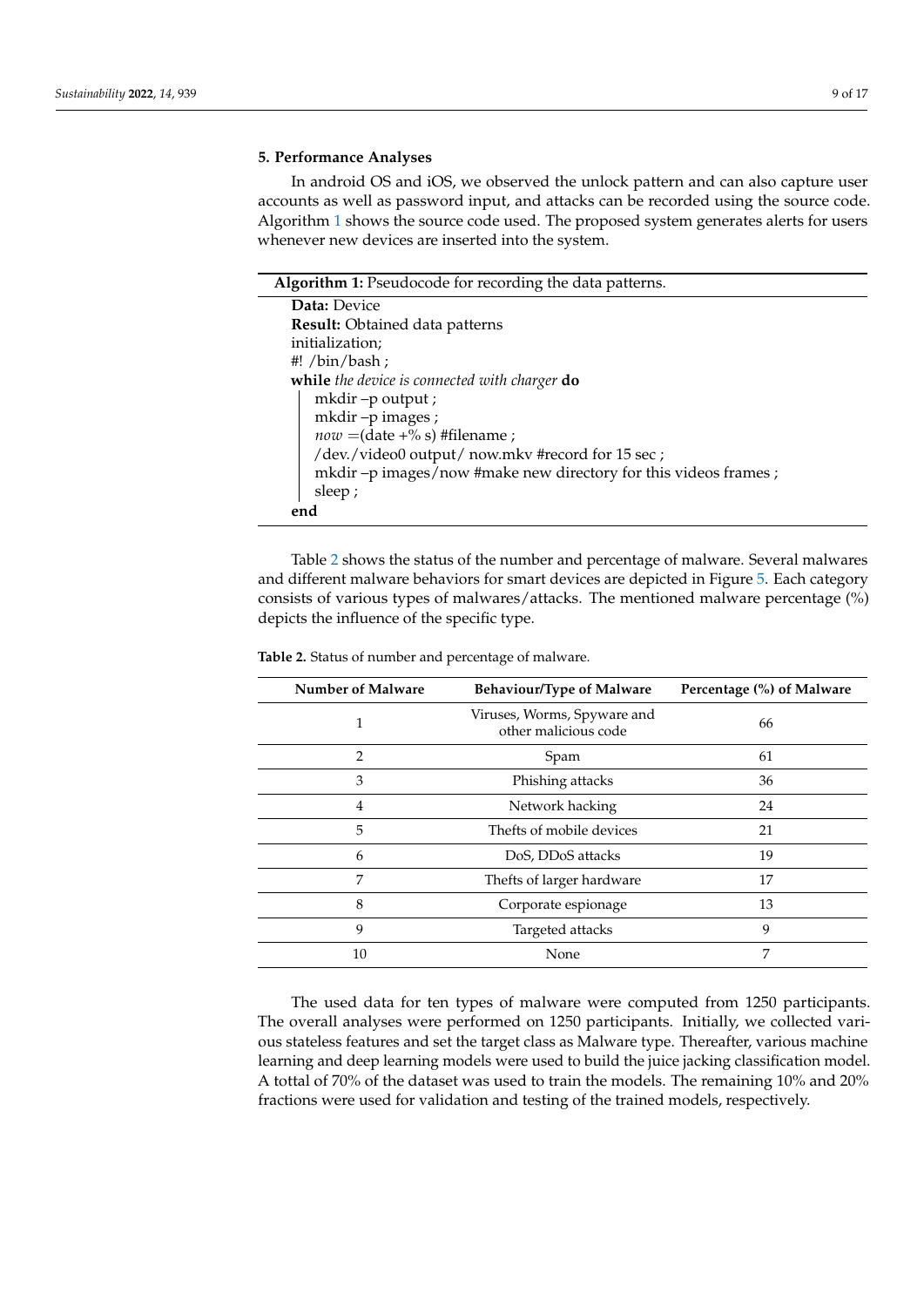<span id="page-9-0"></span>

**Figure 5.** No. of malware and different malware behaviors in Smart Phones.

#### *5.1. Comparative Analysis*

In this paper, various machine learning and deep learning models were used to build the juice jacking classification model, such as J48 [\[48\]](#page-15-19), Support Vector Machine (SVM) [\[49\]](#page-15-20), k-Nearest Neighbors (KNN) classifier [\[50\]](#page-15-21), Artificial Neural Networks (ANN) [\[51\]](#page-15-22), Random Forest (RF) [\[52\]](#page-15-23), Adaptive Neuro-Fuzzy Inference System (ANFIS) [\[53,](#page-16-0)[54\]](#page-16-1), and Convolutional Neural Network (CNN) [\[55,](#page-16-2)[56\]](#page-16-3). The hyper-parameters of the used models were selected according to their respective default values. Initially, categorical features were converted to numeric features using one-hot encoded vectors. Z-score normalization was then used to normalize the data. To build the deep learning model using CNN, a fully connected layer with 35 size was used. The batch normalization layer was then utilized. Thereafter, a rectified linear unit (ReLU) was considered. Again, a fully connected layer was utilized. Finally, softmax and classification layers were defined. Mini batch size was set as 32. Root Mean Squared Propagation (RMSprop) algorithm was used to optimize the cost function.

Figure [6](#page-10-0) shows the confusion matrix analysis of the proposed deep-learning-based juice jacking attack. The deep learning model achieved 76.7% accuracy with a 23.3% error rate.

Table [3](#page-9-1) shows a comparative analysis of the proposed model with the competitive models, considering ten malwares. The proposed deep-learning-based model achieved a better performance than the competitive machine learning models. It achieved an average improvement in terms of accuracy, F-score, precision, recall, and hit rate of 2.1789%, 1.9578%, 2.3458%, 2.0696%, and 2.1926%, respectively, compared to the competitive models.

| Model            | Accuracy | <b>F-Score</b> | Precision | Recall  | <b>Hit Rate</b> |
|------------------|----------|----------------|-----------|---------|-----------------|
| <b>I48</b>       | 68.2481  | 77.9055        | 70.0374   | 76.4227 | 69.7421         |
| <b>SVM</b>       | 72.4264  | 79.1583        | 73.7827   | 78.8732 | 72.6881         |
| <b>KNN</b>       | 70.2702  | 78.7406        | 71.9723   | 77.3199 | 71.0369         |
| <b>ANN</b>       | 72.4264  | 78.1583        | 73.7827   | 78.8732 | 72.6881         |
| RF               | 72.2433  | 79.0957        | 74.8031   | 79.0391 | 72.4252         |
| <b>ANFIS</b>     | 73.0784  | 78.5149        | 70.5454   | 80.9132 | 73.0316         |
| Deep<br>learning | 76.0784  | 78.1333        | 70.2898   | 82.7683 | 75.3015         |

<span id="page-9-1"></span>**Table 3.** Comparative analysis of the proposed system.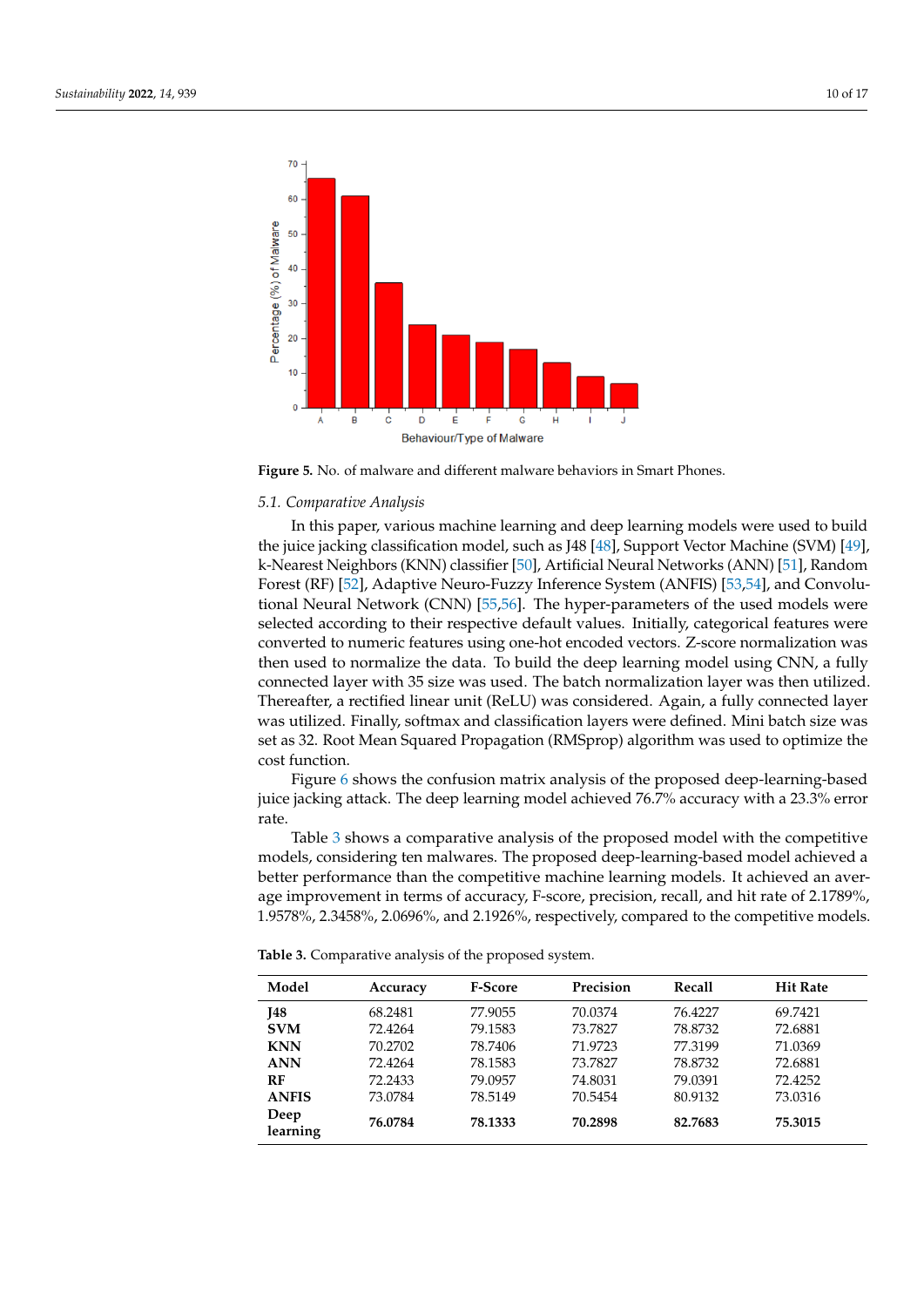<span id="page-10-0"></span>

**Figure 6.** Confusion matrix analysis of the proposed deep-learning-based juice jacking attack.

## *5.2. Discussion*

Table [4](#page-11-1) shows a featurewise comparison of this paper with the existing literature. This paper is shown to have considered the impact of juice jacking USB attacks on 1250 participants by considering the ten malware types. We discussed the various methods that are used to prevent juice jacking attacks on both Android OS and iOS. The existing work has mostly considered this attack by looking at specific platforms, such as Andriod or iOS, with a limited number of malware types.

From the proposed work, it is found that when a device is in charging mode, a juice filming attack can automatically record the device's screen and manually extract certain data. While juice jacking is a software-based attack, it necessitates that the device software is acknowledged and fixed. It is also only relevant to devices running Android OS or iOS. Attacks have a higher chance of success when their victims are uninformed or unwilling to pay attention. Automation has increased the potency of our attack. It was also found that the offensive-MG (OMG) cable inserted damaging data on any device when connected to a Wi-Fi network to run commands. Automating the precise charging attack action is a wonderful technique to speed up the process when a high number of films are posted. The proposed system does not require the installation of any additional apps or components on phones, meaning that it is simple to use. A random AC outlet is also used to reduce the risk of using a public USB charger. Finally, we want to draw attention to software such as XCodes and iTunes that can communicate with a laptop and gain access to the host computer.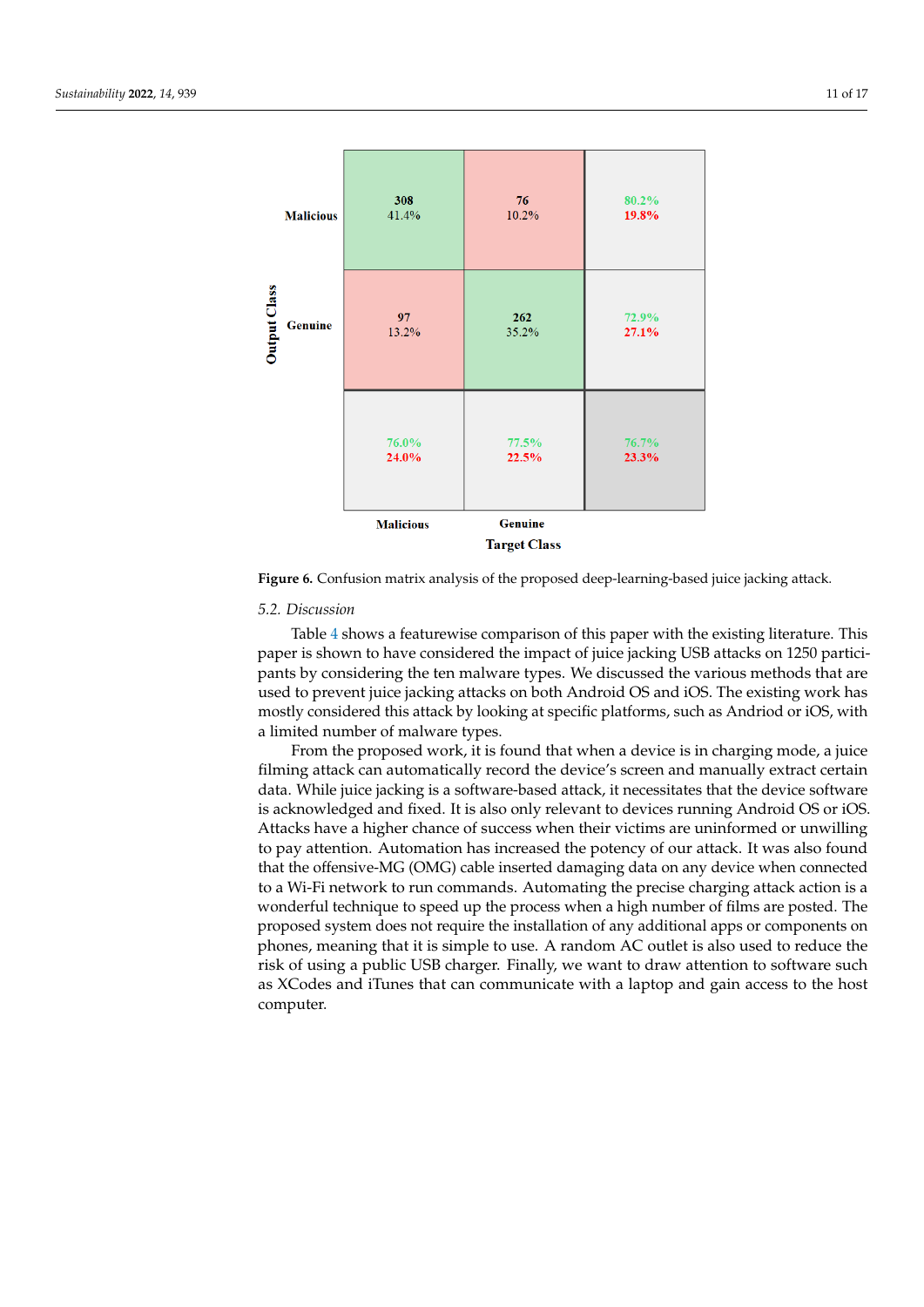| Approach                                 | Model                                                                                                                                                                                                                                                                                                                                                                      | Data                                                          | Objective                                                                                                                                                                       | Advantages                                                                                                                                                                                                                            | Limitations                                                                                                                                                                                                                                              |
|------------------------------------------|----------------------------------------------------------------------------------------------------------------------------------------------------------------------------------------------------------------------------------------------------------------------------------------------------------------------------------------------------------------------------|---------------------------------------------------------------|---------------------------------------------------------------------------------------------------------------------------------------------------------------------------------|---------------------------------------------------------------------------------------------------------------------------------------------------------------------------------------------------------------------------------------|----------------------------------------------------------------------------------------------------------------------------------------------------------------------------------------------------------------------------------------------------------|
| Proposed Juice<br>Jacking Model          | When a device is in<br>charging mode, a juice<br>filming attack can<br>automatically record the<br>device's screen and<br>manually extract specific<br>information. When a high<br>number of films are<br>posted, a manual search<br>can take a lot of time; thus,<br>automating the precise<br>motion of the charging<br>attack is a great way to<br>speed up the process | Ten malware types<br>are tested on over<br>1250 participants. | To analyze and prevent<br>this attack using the<br>possible ways through<br>which a system can be<br>affected by a USB<br>attack.                                               | The impact of a juice<br>jacking attack is evaluated.<br>Various approaches to<br>avoiding USB-based attacjs<br>are discussed.                                                                                                        | Automation of video<br>analysis post-processing<br>and building a malicious<br>recharge station are<br>among the tasks to be<br>completed in the near<br>future.                                                                                         |
| Mactans (Proof of<br>Concept) Model [25] | Mactans, a malicious<br>charger that can launch<br>malware injection attacks<br>using BeagleBoard after<br>users connect their phones<br>to the charger.                                                                                                                                                                                                                   | iOS versions up to<br>and including iOS<br>6.                 | Protected against<br>various types of attacks<br>when using products<br>such as the iPhone or<br>iPad.                                                                          | Mactans can connect<br>directly to the Apple<br>Provisioning Portal, enter a<br>target device's UDID, and<br>then acquire a provisioning<br>profile for that device.                                                                  | Any host that knows the<br>proprietary (SSL) XML<br>RPC-like<br>communications protocol<br>used by iTunes to<br>communicate with an<br>iOS device can similarly<br>and directly query or edit<br>the client's state without<br>the user's authorization. |
| Sandboxed Android<br>App Model [26]      | PowerSnitch is a malicious<br>application that can refer<br>users' data by measuring<br>power consumption over<br>a USB charging cord while<br>charging.                                                                                                                                                                                                                   | Android OS,<br>PowerSnitch App                                | We created<br>PowerSnitch, a<br>proof-of-concept<br>programme that can<br>convey data in the form<br>of power bursts by<br>altering the device's<br>CPU power<br>consumption.   | USB charging cable was<br>used to steal data from<br>devices connected to a<br>public charging station. A<br>PowerSnitch app was<br>designed that does not<br>require user's permission<br>to be installed on a<br>non-rooted device. | By extending the<br>architecture to<br>incorporate error<br>correction algorithms<br>and synchronisation<br>recover mechanisms, the<br>transmitter and decoder<br>cannot reduce the Bit<br>Error Ration of data<br>transmission.                         |
| <b>USB Tracking Model</b><br>$[19]$      | The document will create<br>an extension to the USB<br>protocol to account for<br>information security, such<br>as data encryption and<br>authentication via the USB<br>line.                                                                                                                                                                                              | Andriod OS and<br>USB protocols.                              | To investigate the<br>possibility of capturing<br>data on the bus line and<br>demonstrating security<br>mechanics to secure the<br>USB from both passive<br>and active attacks. | USB security was improved<br>by considering the<br>confidentiality, integrity,<br>and availability spectrum<br>in terms of data secrecy,<br>message integrity, and<br>device authentication.                                          | Prototyping security<br>solutions in USB and<br>assessing the tradeoff<br>between security<br>strength and<br>performance efficiency<br>are among the next steps.                                                                                        |

<span id="page-11-1"></span>**Table 4.** Comparison of the proposed technique with the existing technique.

#### <span id="page-11-0"></span>**6. Security Improvements**

This section discusses several ways to keep your device secure and safe.

**A. Confidentiality of USB Traffic:** On closer inspection, we can see that there is a large amount of data are being delivered and received via a USB network channel.

By performing a "sniffing" attack on the bus, it is possible to read the plain-text addresses of these packets. Sniffing attacks can affect both hardware and software. This proof-of-concept attack can be carried out on the USB bus of a test system. As a result, the USB bus of the system is employed to simulate a keyboard input to a machine. As a result, the user's keystrokes can be exposed. As data are transmitted in plain text, some form of encryption should be utilized to intercept it. To improve the USB line with encryption, a method of establishing a secure channel between the host monitor and the USB device is necessary. Therefore, in this paper, various methods are tested to determine which one would be most effective in protecting communication between these devices [\[37\]](#page-15-8).

**B. The integrity of USB Traffic:** The general integrity of data is the next aspect of USB that needs to be addressed. A probabilitys exist that other devices will mistakenly believe that they are separate devices. The use of spoofing can benefit both the system and the end-user [\[38\]](#page-15-9). Example: a popular printer that has malicious programming installed on it. As a result of this malicious malware, a keyboard will appear on the machine and orders will be sent. A conceivable attack vector will be substantially widened [\[13\]](#page-14-12). It is possible to attach any USB device with this form of attack, which is undetectable until it is used.

**C. Authentication of USB:** A type of verification and certification is required to secure the bus from tampering and exploitation. For a host to verify that the device is what it was computed to be, a type of device key signature is required. The digital signature approach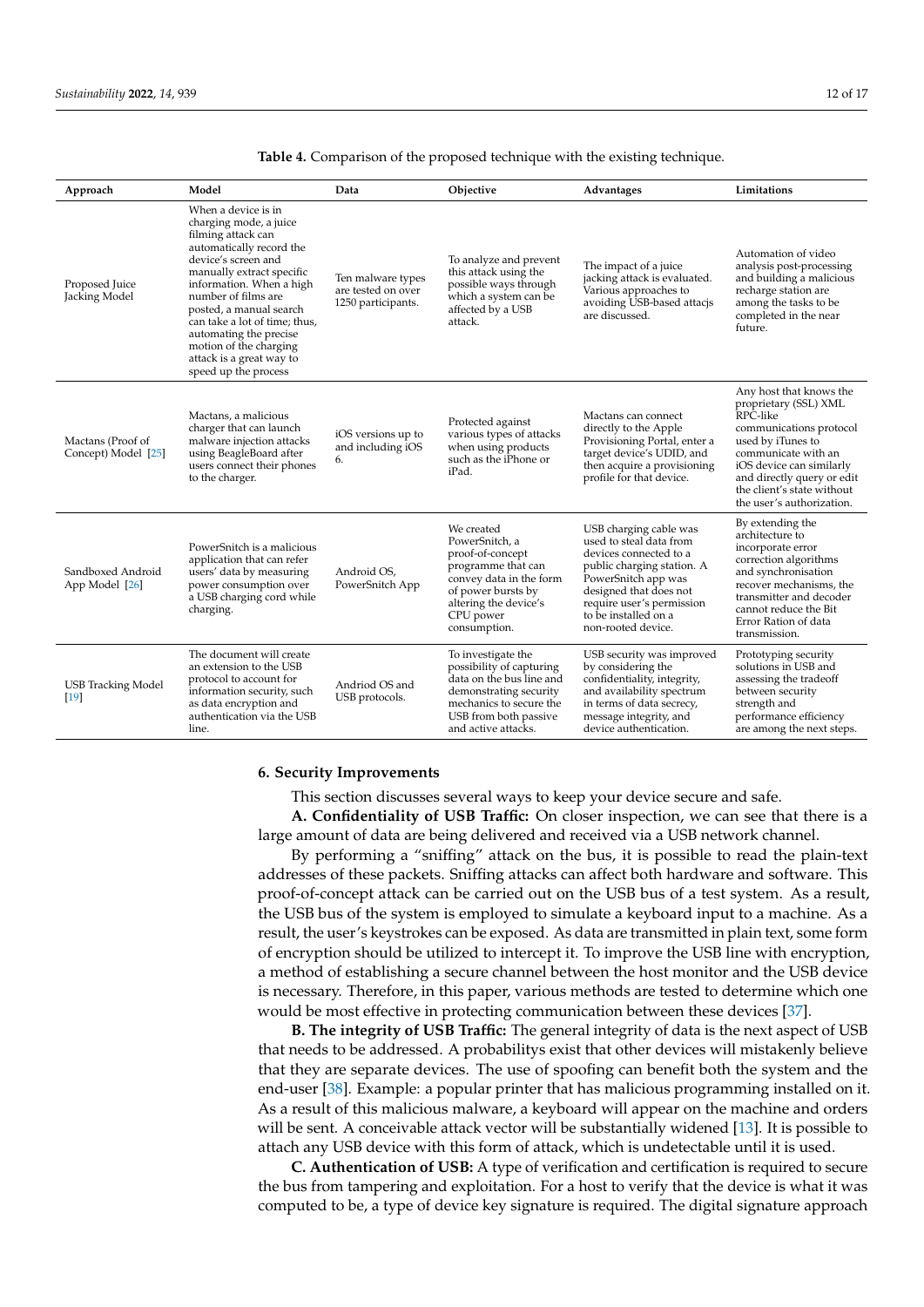can also be used to secure USB data. A public-key cryptography can be used to ensure that each device has a signature that the host can verify and question.

**D. Security features of device:** Most smart devices have various security but rarely do we use them. When we connect our device to a USB cable, it asks for permission to transfer data, but when we click on cancel our data stop transmitting. The workflow diagram for checking new devices is depicted in Figure [7.](#page-12-0)

<span id="page-12-0"></span>

**Figure 7.** Workflow Diagram of Checking New Devices.

# *6.1. Prevention of Juice Jacking*

- Keep devices charged—whenever we are going out for a long period of time, we should keep our devices charged.
- Avoid USB chargers—public chargers should be avoided and AC/DC chargers should be used, so that there is only a one-way charge for our appliance.
- If a power bank is not available, then you must carry your charger.
- Obtain a charge-only cable. The USB charging-only cables have two conductor cables, and there are four conductor cables with charging ports. Therefore, using charging cables in public places prevents juice jacking.
- Switch off your device and before connecting it to a public charger, then only supply current can be passed to the device.

## *6.2. Steps to Easily Hack Data from Mobile*

To easily hack the data from a mobile, the following steps can be taken:

- First, the mobile is recorded and data can be stolen from the USB device.
- Data are downloaded from the DCIM folder.
- Smartphone offers the necessary performance to attackers or leaks target information.
- If the targeted info is images, then it can easily be hacked without user communication, and if it is a PIN code, then the hacker waits for the user's input.
- Hackers install malicious software or a root device to the user's mobile.

## *6.3. Precautions*

Various precautions can be used to prevent USB attacks, such as:

- Monitoring the appliance for unusual activity.
- Mistrustful apps should be deleted and not installed again.
- In factory settings, the device should be rebuilt.
- Install suitable anti-virus software.
- The system software of mobile devices should be updated regularly.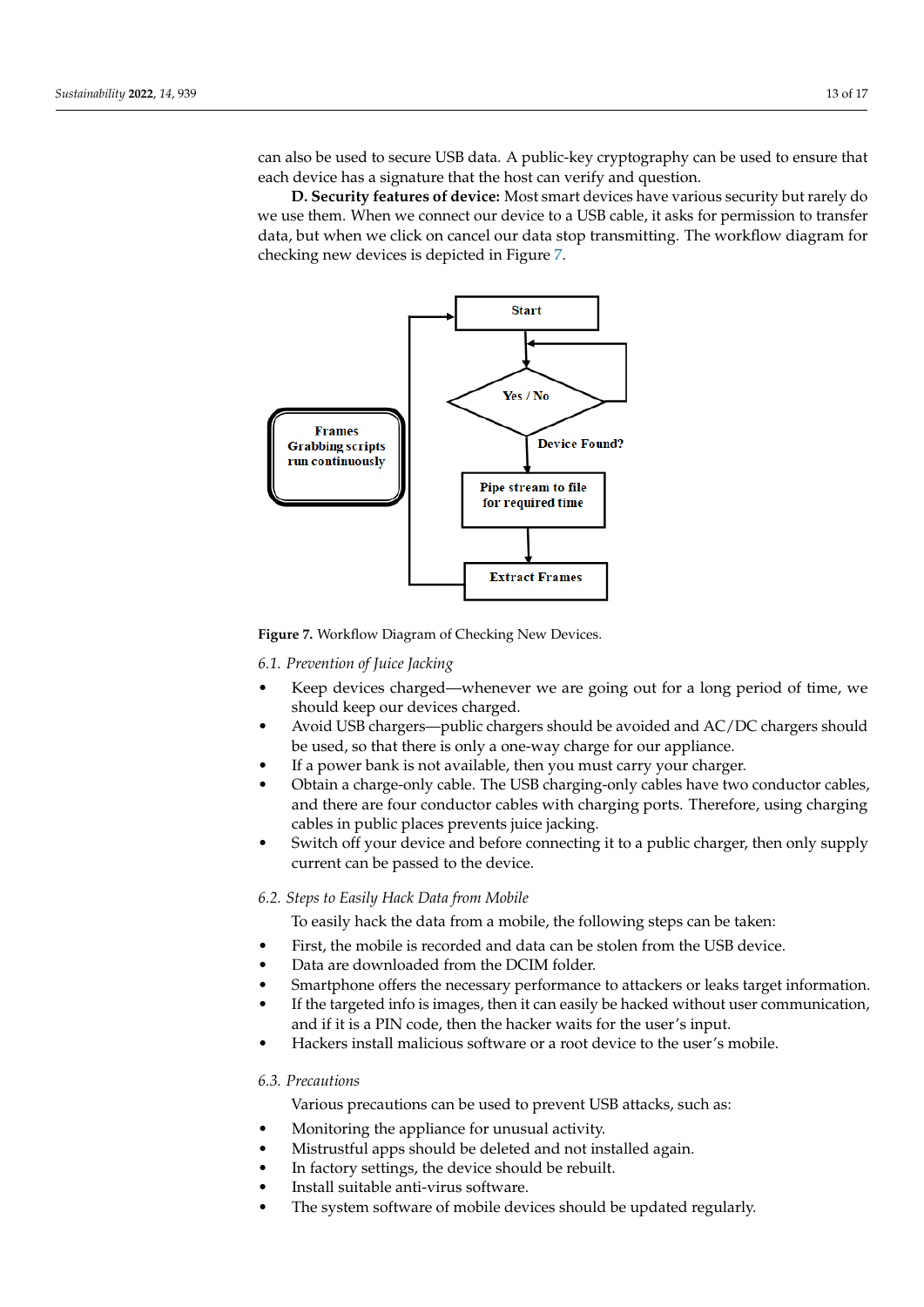#### *6.4. Limitations*

There are various limitations associated with the deployment of the designed system. These limitations can be categorized as follows:

- **Platform independent:** It is difficult to design platform-independent software that can work on all devices, even they have a different operating system.
- **Permission requirement:** The detection of anti-malware techniques require various key permissions from smartphones. Sometimes, it is not possible to obtain all the system permissions.
- **Complexity:** Some viruses also conduct accelerometer side avenue assaults that need more resources from the phone, for instance, additional power is required to increase user awareness.
- **Deployment:** It is difficult to deploy such software, as system software does not usually allow them.

#### <span id="page-13-0"></span>**7. Conclusions and Future Analysis**

Juice jacking is a well-known cyber-attack used to attack USB-enabled devices. It generally utilizes the charging port of a given device, and whenever someone connects a given device to the system using this port, then hackers obtain personal information or may upload some malware onto the device. Therefore, it is necessary to detect and prevent these kinds of attacks. Therefore, in this paper, a juice jacking attack was analyzed using the maximum possible ways through which a system can be affected by USB. Ten different malware attacks were used for experimental purposes. The overall analyses were performed on 1250 participants. Initially, various stateless features were collected, and the target class was set as malware type. Thereafter, various machine learning and deep learning models, such as J48, SVM, KNN, ANN, RF, ANFIS, and CNN, were utilized to build the juice jacking classification model. Categorical features were converted to numeric using one-hot encoded vectors. Z-score normalization was then used for normalizing the data. From comparative analyses, the deep learning model was shown to achieve an average improvement over the competitive models in terms of accuracy, F-score, precision, recall, and hit rate, by 2.1789%, 1.9578%, 2.3458%, 2.0696%, and 2.1926%, respectively. Finally, various techniques that can either prevent or avoid juice jacking attacks were also discussed.

In this paper, no new deep learning model was designed for the juice jacking classification model. Therefore, in near future, we will propose a novel model that can achieve more accurate results. Additionally, the hype parameters of the deep learning model were selected on a trial-and-error basis. In the future, metaheuristic techniques could be used to optimize the initial parameters of the deep learning model.

**Author Contributions:** Conceptualization, D.S. (Debabrata Singh); methodology, A.K.B.; software and validation, formal analysis, and investigation, resources and data curation, D.S. (Debabrata Samanta); visualization and supervision, D.S. (Dilbag Singh) and H.-N.L. All authors have read and agreed to the published version of the manuscript.

**Funding:** This work was supported in part by the National Research Foundation of Korea (NRF) Grant funded by the Korean government (MSIP) (NRF-2021R1A2B5B03002118) and This research was supported by the Ministry of Science and ICT (MSIT), Korea, under the Information Technology Research Center (ITRC) support program(IITP-2021-0-01835) supervised by the IITP(Institute of Information & Communications Technology Planning & Evaluation.

**Institutional Review Board Statement:** Not applicable.

**Informed Consent Statement:** Not applicable.

**Data Availability Statement:** Not applicable.

**Conflicts of Interest:** The authors declare no conflict of interest.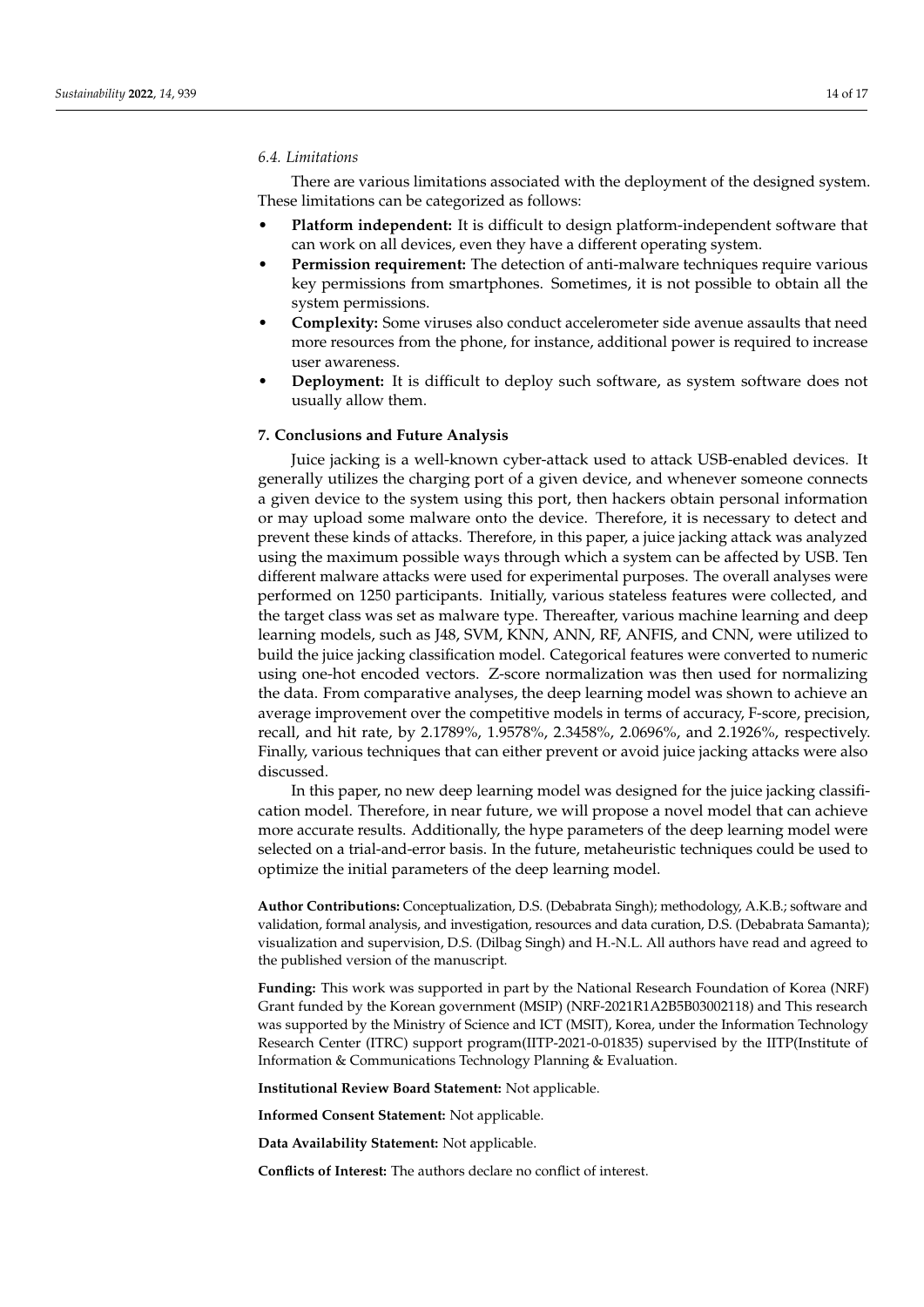## **References**

- <span id="page-14-0"></span>1. Waters, D.W. USB Port Controller with Automatic Transmit Retries and Receive Acknowledgements. U.S. Patent 9824045B2, 21 November 2017.
- <span id="page-14-1"></span>2. Loe, E.L.; Hsiao, H.C.; Kim, T.H.J.; Lee, S.C.; Cheng, S.M. SandUSB: An installation-free sandbox for USB peripherals. In Proceedings of the SandUSB: An Installation-Free Sandbox for USB Peripherals, Reston, VA, USA, 12–14 December 2016; pp. 621–626. doi[:10.1109/WF-IoT.2016.7845512.](https://doi.org/10.1109/WF-IoT.2016.7845512)
- <span id="page-14-2"></span>3. Tran, M.Q.; Elsisi, M.; Mahmoud, K.; Liu, M.K.; Lehtonen, M.; Darwish, M.M. Experimental setup for online fault diagnosis of induction machines via promising IoT and machine learning: Towards industry 4.0 empowerment. *IEEE Access* **2021**, *9*, 115429–115441.
- <span id="page-14-3"></span>4. Zhang, D. Network Security Middleware Based on USB Key. In Proceedings of the 2008 Fifth IEEE International Symposium on Embedded Computing, Beijing, China, 6–8 October 2008; pp. 77–81. doi[:10.1109/SEC.2008.8.](https://doi.org/10.1109/SEC.2008.8)
- <span id="page-14-4"></span>5. Elsisi, M.; Tran, M.Q.; Mahmoud, K.; Mansour, D.E.A.; Lehtonen, M.; Darwish, M.M.F. Towards Secured Online Monitoring for Digitalized GIS Against Cyber-Attacks Based on IoT and Machine Learning. *IEEE Access* **2021**, *9*, 78415–78427. doi[:10.1109/ACCESS.2021.3083499.](https://doi.org/10.1109/ACCESS.2021.3083499)
- <span id="page-14-5"></span>6. Chu, W. Application of data encryption technology in computer network security. *J. Phys.* **2019**, *1237*, 022049.
- <span id="page-14-6"></span>7. Li, X. Application of data encryption technology in computer network communication security. *J. Phys.* **2020**, *1574*, 012034.
- <span id="page-14-7"></span>8. Lee, K.; Yeuk, H.; Choi, Y.; Pho, S.; You, I.; Yim, K. Safe Authentication Protocol for Secure USB Memories. *J. Wirel. Mob. Netw. Ubiquitous Comput. Dependable Appl.* **2010**, *1*, 46–55.
- <span id="page-14-8"></span>9. Tran, M.Q.; Liu, M.K.; Elsisi, M. Effective multi-sensor data fusion for chatter detection in milling process. *ISA Trans.* **2021**, doi:10.1016/j.isatra.2021.07.005.
- <span id="page-14-9"></span>10. Kaur, M.; Singh, D.; Kumar, V.; Gupta, B.; Abd El-Latif, A.A. Secure and Energy efficient based E-health Care Framework for Green Internet of Things. *IEEE Trans. Green Commun. Netw.* **2021**, *5*, 1223–1231 .
- <span id="page-14-10"></span>11. Tran, M.Q.; Elsisi, M.; Liu, M.K. Effective feature selection with fuzzy entropy and similarity classifier for chatter vibration diagnosis. *Measurement* **2021**, *184*, 109962.
- <span id="page-14-11"></span>12. Liao, T.L.; Wan, P.Y.; Chien, P.C.; Liao, Y.C.; Wang, L.K.; Yan, J.J. Design of High-Security USB Flash Drives Based on Chaos Authentication. *Electronics.* **2018**, *7* , 82, doi:10.3390/electronics7060082.
- <span id="page-14-12"></span>13. Kuamr Nanda, P.; Prasad Das, S.; Ranjan Panda, S. and Singh, D. Impact of Structural Aspect, Metal Gate and Channel Material on UTB-SOI-MOSFET. *Int. J. Innov. Technol. Explor. Eng.* **2019**, *9*, 1638.
- <span id="page-14-13"></span>14. Pham, D.V.; Syed, A.; Mohammad, A.; Halgamuge, M.N. Threat analysis of portable hack tools from USB storage devices and protection solutions. In Proceedings of the 2010 International Conference on Information and Emerging Technologies, Karachi, Pakistan, 14–16 June 2010 ; pp. 1–5. doi[:10.1109/ICIET.2010.5625728.](https://doi.org/10.1109/ICIET.2010.5625728)
- <span id="page-14-14"></span>15. Kaur, M.; Kumar, V. Beta chaotic map based image encryption using genetic algorithm. *Int. J. Bifurc. Chaos* **2018**, *28*, 1850132.
- <span id="page-14-15"></span>16. Jeong, H.; Choi, Y.; Jeon, W.; Yang, F.; Lee, Y.; Kim, S.; Won, D. Vulnerability analysis of secure USB flash drives. In Proceedings of the 2007 IEEE International Workshop on Memory Technology, Design and Testing, Taipei, Taiwan, 3–5 December 2007; pp. 61–64. doi[:10.1109/MTDT.2007.4547620.](https://doi.org/10.1109/MTDT.2007.4547620)
- <span id="page-14-16"></span>17. Zhong, Y.; Yamaki, H.; Yamaguchi, Y.; Takakura, H. Charging Me and I Know Your Secrets! Towards Juice Filming Attacks on Smartphones. In Proceedings of the 1st ACM Workshop on Cyber-Physical System Security, Kyoto, Japan, 22–26 July 2013. doi:10.1109/COMPSAC.2013.6.
- <span id="page-14-17"></span>18. Meng, W.; Lee, W.; Liu, Z.; Su, C.; Li, Y. Evaluating the Impact of Juice Filming Charging Attack in Practical Environments. In Proceedings of the 20th Annual International Conference on Information Security and Cryptology (ICISC), Seoul, Korea, 29 November–1 December 2017.
- <span id="page-14-18"></span>19. Noyes, D.; Liu, H.; Fortier, P. Security analysis and improvement of USB technology. In Proceedings of the 2016 IEEE Symposium on Technologies for Homeland Security (HST), Waltham, MA, USA, 10–11 May 2016; pp. 1–3. doi[:10.1109/THS.2016.7568955.](https://doi.org/10.1109/THS.2016.7568955)
- <span id="page-14-19"></span>20. Nissim, N.; Yahalom, R.; Elovici, Y. USB-based attacks. *Comput. Secur.* **2017**, *70*, 675–688. [doi:10.1016/j.cose.2017.08.002.](https://doi.org/10.1016/j.cose.2017.08.002)
- <span id="page-14-20"></span>21. He, F. USB Port and power delivery: An overview of USB port interoperabiliy. In Proceedings of the USB Port and power delivery: An overview of USB port interoperabiliy, Chicago, IL, USA, 18–20 May 2015; pp. 1–5. doi[:10.1109/ISPCE.2015.7138710.](https://doi.org/10.1109/ISPCE.2015.7138710) 22. Sanjaa, B.; Chuluun, E. Malware Detection Using Linear SVM, 2013. Available online: [https://www.researchgate.net/publication/](https://www.researchgate.net/publication/261306032_Malware_detection_using_linear_SVM)
- <span id="page-14-21"></span>[261306032\\_Malware\\_detection\\_using\\_linear\\_SVM](https://www.researchgate.net/publication/261306032_Malware_detection_using_linear_SVM) (accessed on 29 November 2021). doi:10.1109/IFOST.2013.6616872.
- <span id="page-14-22"></span>23. Meng, W.; Lee, W.H.; Murali, S.; Krishnan, S. JuiceCaster: Towards automatic juice filming attacks on smartphones. *J. Netw. Comput. Appl.* **2016**, *68*, 201–212.
- <span id="page-14-23"></span>24. Li, M.; Liu, J. USB key-based approach for software protection. In Proceedings of the 2009 International Conference on Industrial Mechatronics and Automation, Chengdu, China, 15–16 May 2009; pp. 151–153. doi[:10.1109/ICIMA.2009.5156582.](https://doi.org/10.1109/ICIMA.2009.5156582)
- <span id="page-14-24"></span>25. Jin, R.; Wang, B. Malware Detection for Mobile Devices Using Software-Defined Networking. In Proceedings of the 2013 Second GENI Research and Educational Experiment Workshop, Salt Lake City, UT, USA, 20–22 March 2013; pp. 81–88. doi:10.1109/GREE.2013.24.
- <span id="page-14-25"></span>26. Vinod, P.; Laxmi, V.; Gaur, M.; Naval, S.; Faruki, P. MCF: MultiComponent Features for Malware Analysis. In Proceedings of the 2013 27th International Conference on Advanced Information Networking and Applications Workshops, Barcelona, Spain, 25–28 March 2013; pp. 1076–1081. doi:10.1109/WAINA.2013.147.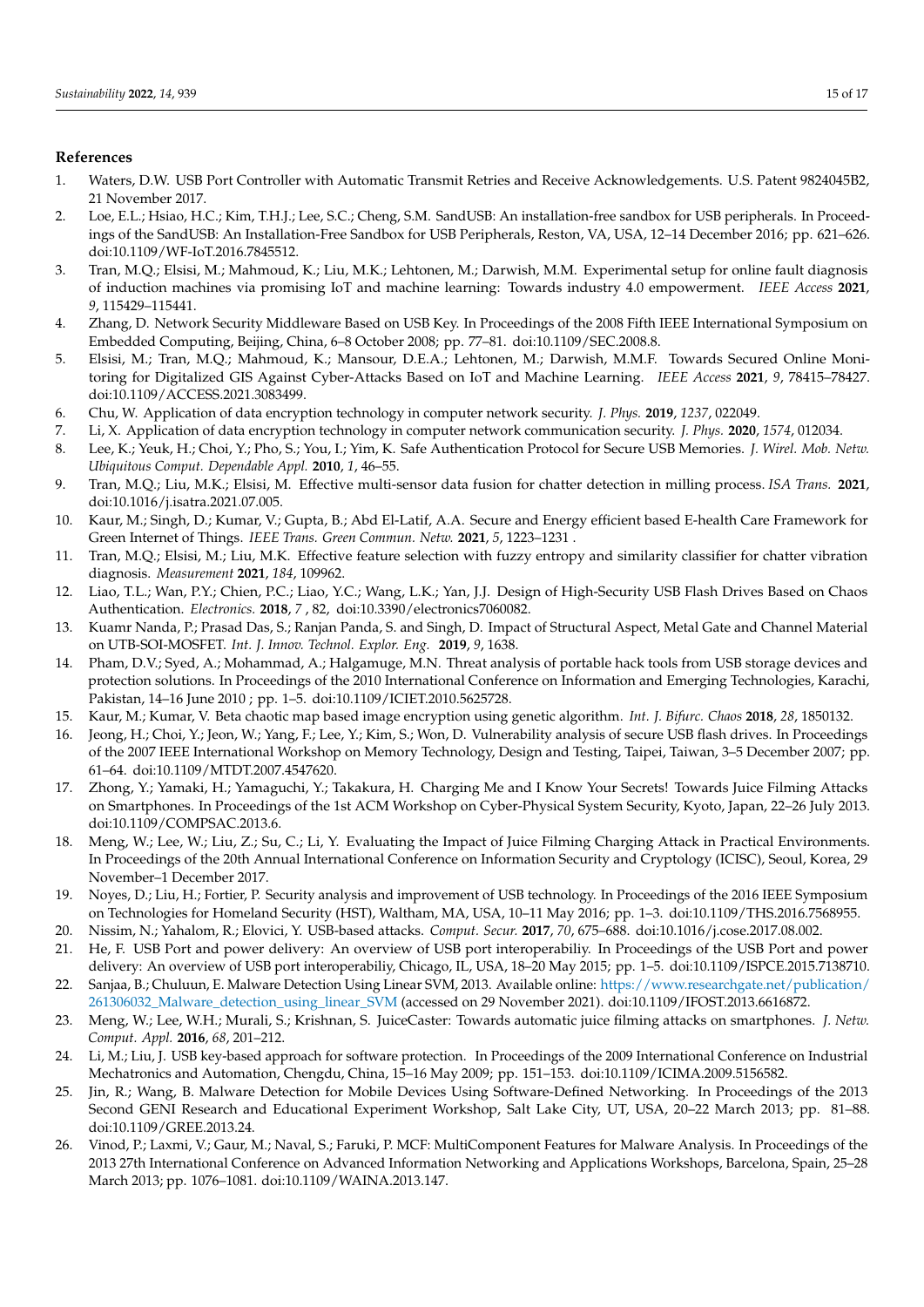- <span id="page-15-0"></span>27. Jiang, D.; Hu, G.; Qi, G.; Mazur, N. A fully convolutional neural network-based regression approach for effective chemical composition analysis using near-infrared spectroscopy in cloud. *J. Artif. Intell. Technol.* **2021**, *1*, 74–82.
- 28. Basavegowda, H.S.; Dagnew, G. Deep learning approach for microarray cancer data classification. *CAAI Trans. Intell. Technol.* **2020**, *5*, 22–33.
- <span id="page-15-1"></span>29. Xu, Y.; Qiu, T.T. Human Activity Recognition and Embedded Application Based on Convolutional Neural Network. *J. Artif. Intell. Technol.* **2021**, *1*, 51–60.
- <span id="page-15-2"></span>30. Ghosh, S.; Shivakumara, P.; Roy, P.; Pal, U.; Lu, T. Graphology based handwritten character analysis for human behaviour identification. *CAAI Trans. Intell. Technol.* **2020**, *5*, 55–65.
- <span id="page-15-3"></span>31. Hu, G.; Chen, S.H.K.; Mazur, N. Deep Neural Network-based Speaker-Aware Information Logging for Augmentative and Alternative Communication. *J. Artif. Intell. Technol.* **2021**, *1*, 138–143.
- <span id="page-15-4"></span>32. Gupta, B.; Tiwari, M.; Lamba, S.S. Visibility improvement and mass segmentation of mammogram images using quantile separated histogram equalisation with local contrast enhancement. *CAAI Trans. Intell. Technol.* **2019**, *4*, 73–79.
- <span id="page-15-5"></span>33. Dhanush, V.; Mahendra, A.R.; Kumudavalli, M.V.; Samanta, D. Application of deep learning technique for automatic data exchange with air-gapped systems and its security concerns. In Proceedings of the 2017 International Conference on Computing Methodologies and Communication (ICCMC), Erode, India, 18–19 July 2017; pp. 324–328. doi[:10.1109/ICCMC.2017.8282701.](https://doi.org/10.1109/ICCMC.2017.8282701)
- <span id="page-15-6"></span>34. Mahboubi, A.; Camtepe, S.; Morarji, H. Reducing USB Attack Surface: A Lightweight Authentication and Delegation Protocol. In Proceedings of the 2018 International Conference on Smart Computing and Electronic Enterprise (ICSCEE), Shah Alam, Malaysia, 11–12 July 2018; pp. 1–7. doi[:10.1109/ICSCEE.2018.8538400.](https://doi.org/10.1109/ICSCEE.2018.8538400)
- <span id="page-15-7"></span>35. Fernandes, E.; Crispo, B.; Conti, M. FM 99.9, Radio Virus: Exploiting FM Radio Broadcasts for Malware Deployment, 2013. Available online: [http://www.earlence.com/assets/papers/fm99\\_tifs14.pdf](http://www.earlence.com/assets/papers/fm99_tifs14.pdf) (accessed on 29 November 2021). doi:10.1109/TIFS.2013.2259818.
- 36. Kang, M.; Saiedian, H. USBWall: A novel security mechanism to protect against maliciously reprogrammed USB devices. *Inf. Secur. J. Glob. Perspect.* **2017**, *26*, 166–185.
- <span id="page-15-8"></span>37. Luqman, M.; Faridi, A.R. An Overview of Security Issues in Fog Computing. In Proceedings of the 2019 6th International Conference on Computing for Sustainable Global Development (INDIACom), New Delhi, India, 13–15 March 2019; pp. 1157–1162.
- <span id="page-15-9"></span>38. Khorsand, Z.; Hamzeh, A. A novel compression-based approach for malware detection using PE header. In Proceedings of the 5th Conference on Information and Knowledge Technology, Shiraz, Iran, 28–30 May 2013. doi:10.1109/IKT.2013.6620051.
- <span id="page-15-10"></span>39. Dube, T.E.; Raines, R.A.; Grimaila, M.R.; Bauer, K.W.; Rogers, S.K. Malware Target Recognition of Unknown Threats. *IEEE Syst. J.* **2013**, *7*, 467–477. doi:10.1109/JSYST.2012.2221913.
- <span id="page-15-11"></span>40. Wazid, M.; Katal, A.; Goudar, R.; Singh, D.; Tyagi, A.; Sharma, R.; Bhakuni, P. A framework for detection and prevention of novel keylogger spyware attacks. In Proceedings of the 2013 7th International Conference on Intelligent Systems and Control (ISCO), Coimbatore, India, 4–5 January 2013. doi:10.1109/ISCO.2013.6481194.
- <span id="page-15-12"></span>41. Mishra, N.; Swagatika, S.; Singh, D. An Intelligent Framework for Analysing Terrorism Actions Using Cloud. In *New Paradigm in Decision Science and Management*; Advances in Intelligent Systems and Computing; Patnaik, S., Ip, A.W.H., Tavana, M., Jain, V., Eds.; Springer: Singapore, 2020; pp. 225–235. doi[:10.1007/978-981-13-9330-3\\_21.](https://doi.org/10.1007/978-981-13-9330-3_21)
- <span id="page-15-13"></span>42. Singh, D.; Pati, B.; Panigrahi, C.R.; Swagatika, S. Security Issues in IoT and their Countermeasures in Smart City Applications. In *Advanced Computing and Intelligent Engineering*; Advances in Intelligent Systems and Computing; Pati, B., Panigrahi, C.R., Buyya, R., Li, K.C., Eds.; Springer: Singapore, 2020; pp. 301–313. doi[:10.1007/978-981-15-1483-8\\_26.](https://doi.org/10.1007/978-981-15-1483-8_26)
- <span id="page-15-14"></span>43. Sanwal, S.; Singh, K. Juice Jacking—A type of Cyber Attack. *Cybernomics* **2020**, *2*, 25–28.
- <span id="page-15-15"></span>44. Wlosinski, L.G. Mobile Computing Device Threats, Vulnerabilities and Risk Are Ubiquitous. ISACA 201. Available online: [https://www.isaca.org/es-es/resources/isaca-journal/issues/2016/volume-4/mobile-computing-device-threats](https://www.isaca.org/es-es/resources/isaca-journal/issues/2016/volume-4/mobile-computing-device-threats-vulnerabilities-and-risk-are-ubiquitous)[vulnerabilities-and-risk-are-ubiquitous](https://www.isaca.org/es-es/resources/isaca-journal/issues/2016/volume-4/mobile-computing-device-threats-vulnerabilities-and-risk-are-ubiquitous) (accessed on 29 November 2021)
- <span id="page-15-16"></span>45. Rath, M.; Swain, J.; Pati, B.; Pattanayak, B.K. Network Security: Attacks and Control in MANET. 2018. Available online: <https://www.igi-global.com/chapter/network-security/201602> (accessed on 29 November 2021).
- <span id="page-15-17"></span>46. Sun, C.; Lu, J.; Liu, Y. Analysis and Prevention of Information Security of USB. In Proceedings of the 2021 International Conference on Electronic Information Engineering and Computer Science (EIECS), Changchun, China, 23–26 September 2021; pp. 25–32.
- <span id="page-15-18"></span>47. Rath, M.; Pati, B. Security Assertion of IoT Devices Using Cloud of Things Perception. *Int. J. Interdiscip. Telecommun. Netw.* **2019**, *11*, 17–31.
- <span id="page-15-19"></span>48. Cesare, S.; Xiang, Y.; Zhou, W. Malwise—An Effective and Efficient Classification System for Packed and Polymorphic Malware. *IEEE Trans. Comput.* **2013**, *62*, 1193–1206. doi:10.1109/TC.2012.65.
- <span id="page-15-20"></span>49. O'Kane, P.; Sezer, S.; McLaughlin, K.; Im, E.G. SVM training phase reduction using dataset feature filtering for malware detection. *IEEE Trans. Inf. Forensics Secur.* **2013**, *8*, 500–509.
- <span id="page-15-21"></span>50. Baldini, G.; Geneiatakis, D. A performance evaluation on distance measures in KNN for mobile malware detection. In Proceedings of the 2019 6th International Conference on Control, Decision and Information Technologies (CoDIT), Paris, France, 23–26 April 2019; pp. 193–198.
- <span id="page-15-22"></span>51. Fan, Y.; Ye, Y.; Chen, L. Malicious sequential pattern mining for automatic malware detection. *Expert Syst. Appl.* **2016**, *52*, 16–25.
- <span id="page-15-23"></span>52. Kaur, J.; Singh, D.; Kaur, M. A novel framework for drug synergy prediction using differential evolution based multinomial random forest. *Int. J. Adv. Comput. Sci. Appl.* **2019**, *10*, 601–608.